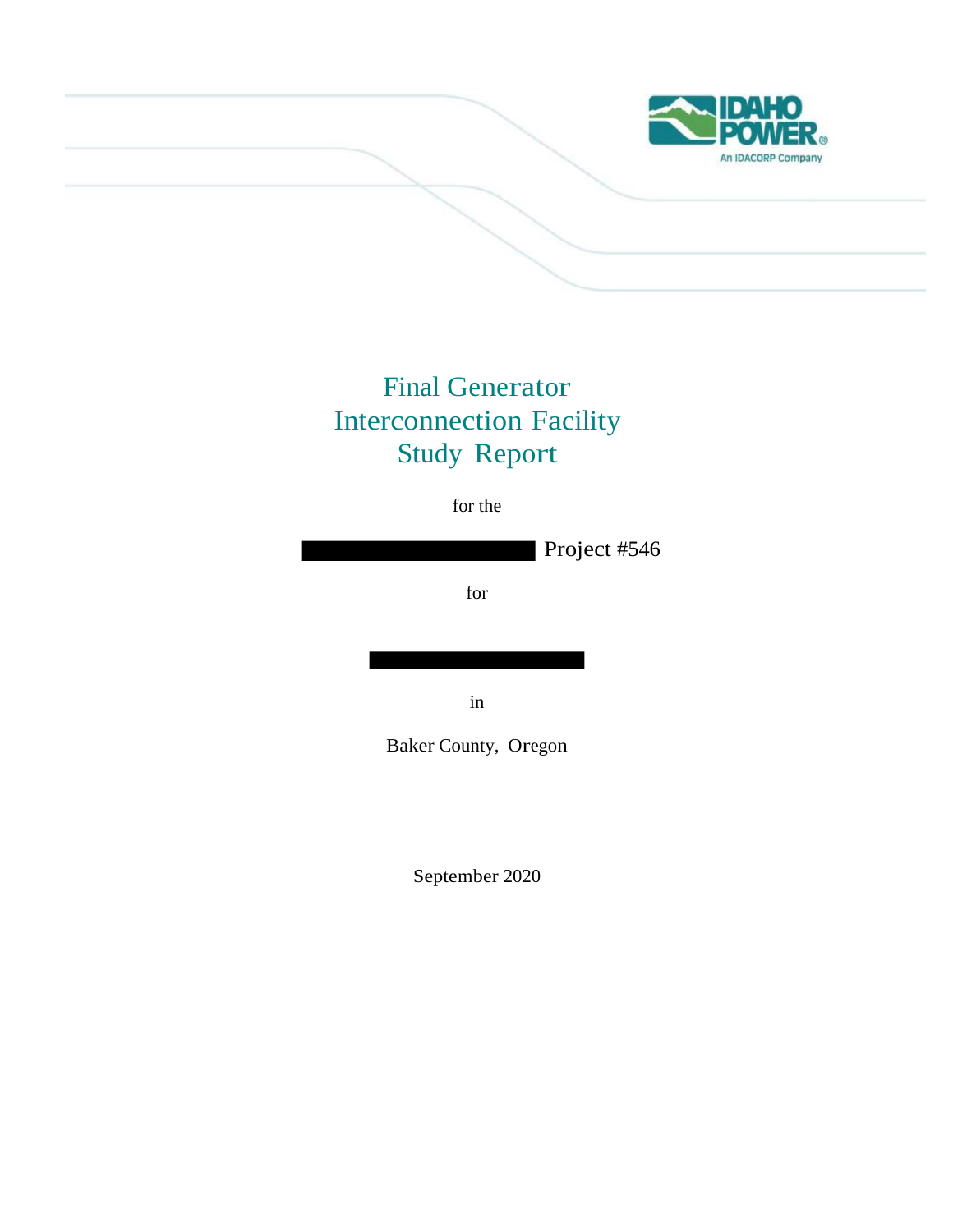# Final- FACILITY STUDY REPORT (FSR)

Project #546 9/24/2020

## 1. General Facility Description

Adapture Renewables, Inc. ("Seller") has stated that the proposed project will consist of a single 3MW photovoltaic solar plant in Baker County, Idaho and connect to the 12.5kV system on Idaho Power Company  $(IPC)^s$  12.47kV distribution circuit from the substation  $($ 

Contact Information for Seller is as follows:

A Standard Generator Interconnection Agreement (the "GIA") approved for use by the Public Utility Commission of Oregon between Seller and IPC – Delivery (Transmission Provider) for the 3MW Project, specifically Generator Interconnection Project #546 ("Project"), will be prepared for this project. The GIA will be a definitive agreement that contains terms and conditions that supersedes this FSR.

If an earlier queue project that is responsible for providing additional sub-transmission capacity should drop out of the queue, a later queue project that may have been relying on at least a portion of any "surplus" capacity may then be faced with additional project costs for sub-transmission capacity additions of their own. As of the date of this report, there are projects ahead of in the queue, however no projects ahead of **Project**, #546, for which costs related to subtransmission capacity upgrades or additions could be passed on to **Project**, #546.

Currently, the IPC Station is served on the 69kV electrical system; however, IPC has a planned project to build a new Station that will be served on the 138kV system. The IPC 138kV Station project has an estimated in-service date of 4<sup>th</sup> quarter, 2023. The revised requested in-service date for the **Project**, #546, is 4<sup>th</sup> quarter 2023. Therefore, the study was completed assuming the 138kV station is in service prior to Project coming online. Any changes in the schedule for IPC's planned project or for the Project might alter the results of this study.

In the event the Seller would like to come online prior to the IPC  $138kV$  Station being completed, the Seller would be responsible for upgrades associated with connecting to IPC's 69kV Station. Note that IPC does not guarantee the completion date of the 138kV Station, nor guarantee that it will ultimately be built, and reserves the right to revise the in-service date and future plans accordingly. In the event the  $138kV$  Station is delayed and/or not constructed for any reason, including IPC moving the station project timeline out to a later date, IPC is not responsible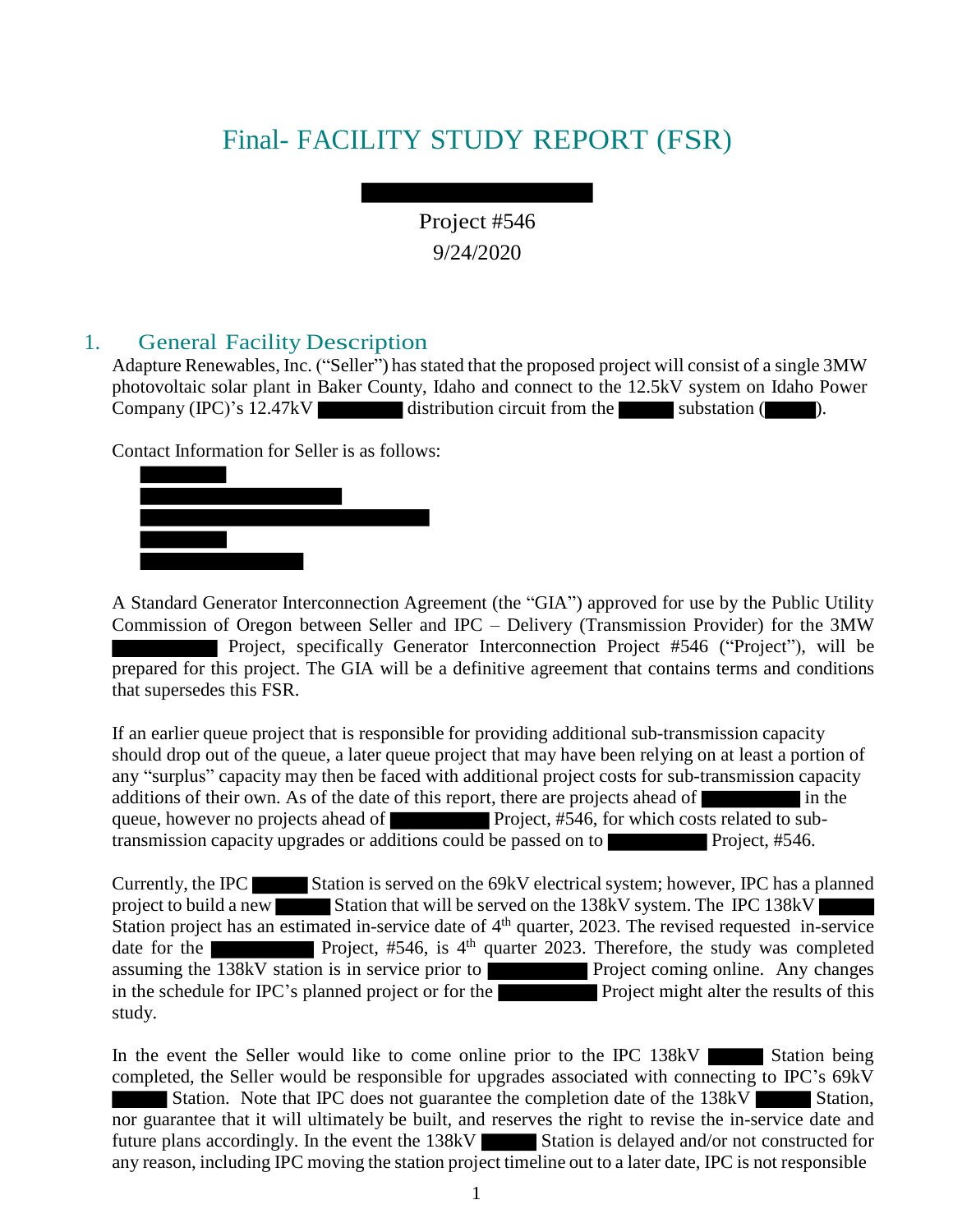for any financial impacts to Seller. Should Seller wish to move forward with interconnection prior to, and without regard to the construction of the 138kV station, an estimate for interconnection to the existing 69kV Station has been included for reference in Section 7. All other sections in the FSR are in reference to the anticipated 138kV Station completion as described above.

#### 1.1 Interconnection Point

The Seller's Interconnection Facilities are located in IPC's Western region near and and in Township , Range and Section (

), Baker County, Oregon. The Point of Interconnection ("POI") for the Project will be on the Seller's side of disconnect switch X-#, (Pole 4). A drawing identifying the POI is attached as Exhibit 1.

## 1.2 Point of Change of Ownership

The Point of Change of Ownership for the Project will be the same as the POI.

## 1.3 Seller's Generation and Interconnection Facilities

The Seller will install a plant controller, inverters, disconnect switches, transformers, appropriate grounding measures, and associated auxiliary equipment. Seller will build distribution line facilities to the Point of Change of Ownership.

The Seller's photovoltaic system will be constructed as follows:

- 1. The inverter system will be comprised of 24 each inverter having an apparent rating of 125kVA. The project will use photovoltaic (PV) modules.
- 2. One inverter station will comprise of 24 Utility Inverters and two 1500kVA isolating transformers with a 600V grounded-wye to 12.47kV grounded-wye rating.
- 3. A plant controller will be used to control the inverter system and to implement smart inverter functionality for operating the project within a voltage range and power factor specified by IPC at the POI.

The above referenced inverters, or equivalent inverters that have the same specifications and functionality as stated above must be utilized. If a different inverter is utilized that has different specifications and functionality than that which was studied, then additional study and/or equipment may be necessary.

## 1.4 Other Facilities Provided by Seller

#### 1.4.1 Telecommunications

In addition to communication circuits that may be needed by the Seller, the Seller shall provide the following communication circuits for IPC's use. It is the Seller's responsibility to provide the following communication circuits for IPC's use. These circuits can be long-lead items and typically require coordination with third party telecommunications providers. The project's in-service date cannot be granted prior to complete circuit acceptance and testing as referenced below.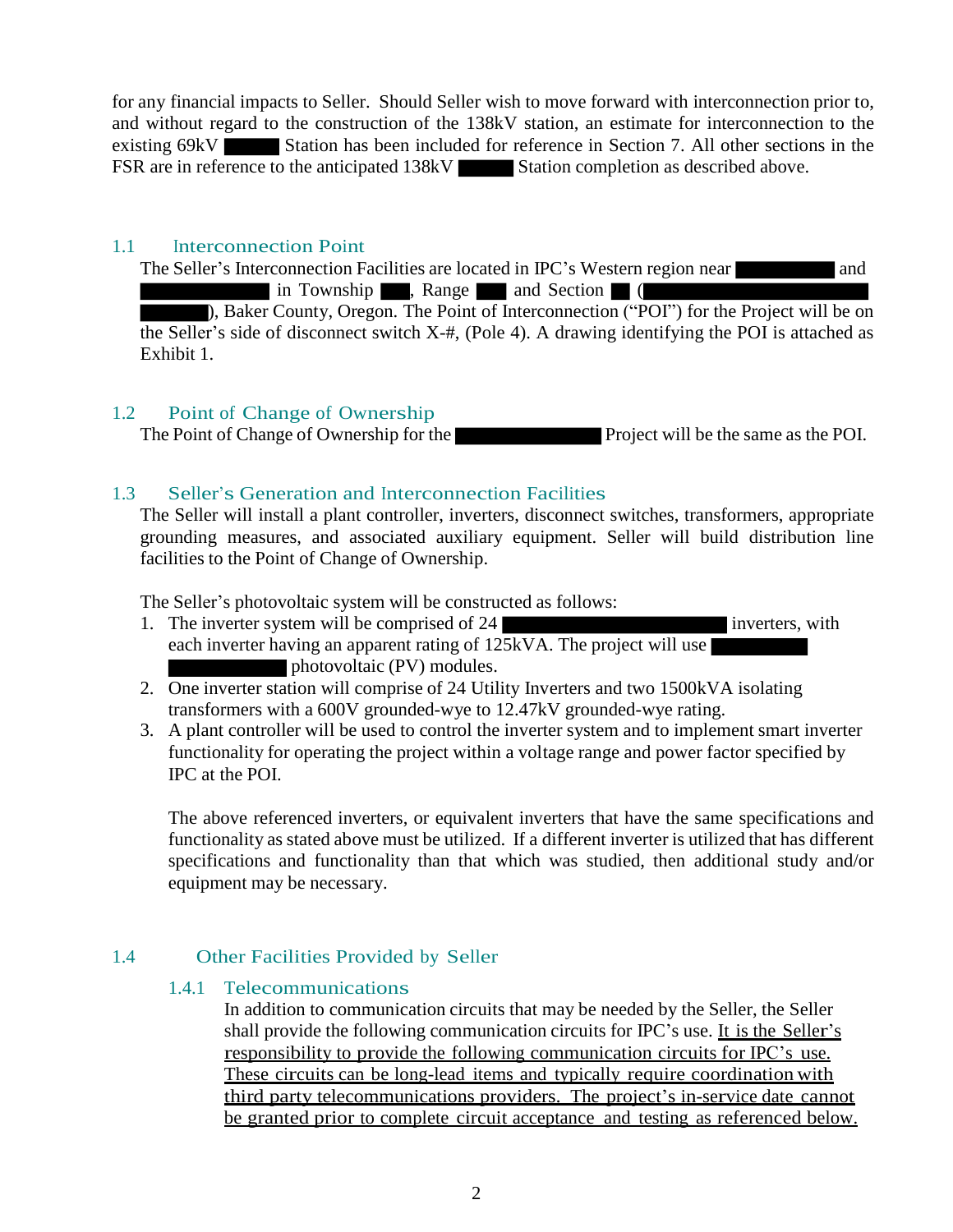- 1. One POTS (Plain Old Telephone Service meeting the technical requirements of TR-NWT-000335:1993; NCI code 02LS2-2wire, loop start, 600 ohm) dial-up circuit for voice communication at the generation interconnect site. If the circuit becomes unreliable, Seller will be responsible for the circuit repair. For Projects under 3MW, the POTS line must also be capable of supporting reliable sustained data communications at a minimum of 4800 bps with a modem using V32.bis modulation.
- 2. One DS1 (High Capacity Digital Service meeting the technical requirements of GR-54-CORE:1995 and TR-NWT-000341:1993; NCI code 04DU9.1SN) high capacity serial circuit (ESF, B8ZS, Conventional Interface) between the generation interconnection site demarcation and Transmission Station ( ), for multiplexed use by SCADA, data for up to three Revenue Meters, SCADA RTU Management and Protective Relay Management. If the minimum data rate is or becomes unattainable or unreliable, Seller will be responsible for the circuit repair or replacement.

Seller shall provide all the required communications circuits between the Interconnection site and IPC's operations points (i.e. IPC FEP location, etc.) as specified by IPC.

RELIABILITY AND DATA SECURITY: The communication circuits shall be DC powered at the terminus locations and within any telecommunications provider's network, such that they will continue operation during a power outage for a minimum of 4 hours, and meet the specified reliability and bandwidth requirements. At distribution connected generation interconnect sites, the Seller is responsible for supplying stable metered AC power during circuit testing and commissioning, and battery backed DC power during operation. The Seller may choose to coordinate with a third-party communications provider to provide the communications circuits and pay the provider's associated onetime setup and periodic charges, deliver the circuits using their own infrastructure, or a combination thereof. Regardless of circuit transport implementation, in all cases the SCADA circuit must be transported using solely Layer 2 protocols (e.g. serial point-to-point data communication, no routable Layer 3 transport, such as Internet Protocol).

CIRCUIT ACCEPTANCE AND TESTING: The communication circuits shall be terminated in an approved demarcation box with the cable pairs punched down on a telecom block and labeled accordingly at a location approved by IPC. The communication circuits will need to be installed and tested by the Seller prior to IPC acceptance testing, and operational prior to the Seller being allowed to generate power into IPC's system. A Quasi Random Signal Source (QRSS) test pattern will be used for testing between the DS1 circuit demarcations points, and require 15 consecutive minutes with zero errored seconds and zero severely-errored seconds to pass; a subsequent 15 consecutive minutes (30 minutes total) with three or less total errored seconds and zero severely-errored seconds to pass if previous test failed; a subsequent 15 consecutive minutes (45 minutes total) with nine or less total errored seconds and two or less severely-errored seconds to pass if previous test failed. In addition, an "all 1s" stress test with zero errored seconds over a fiveminute interval to pass, an "all 0s" stress test with zero errored seconds over a thirty second interval to pass, and a "1 in 8" stress test with zero errored seconds over a five-minute interval to pass will also be performed. (Reference ANSI T1.510:1999) In either case, circuits with demonstrated reliability issues during commissioning will be required to demonstrate 24 hours of reliable service by the Seller prior to final acceptance testing by IPC.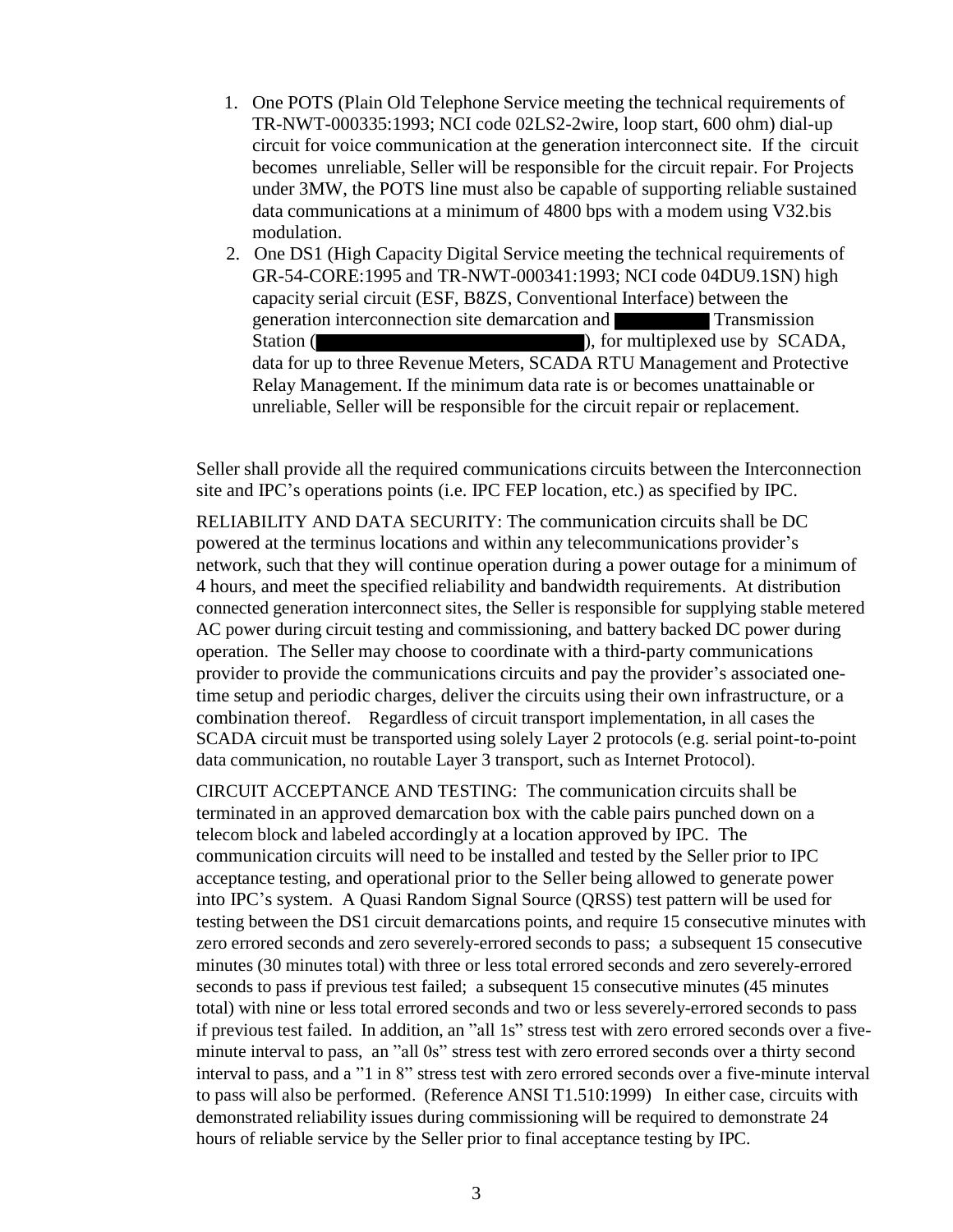Note that installation by a third-party communications provider may take several months and these services should be ordered well in advance to avoid delaying the project.

The Seller or their third-party communications provider may need to install communications equipment (i.e. batteries, multiplexers, etc.) near each terminus of the required communications circuits. If this equipment is required, the Seller shall be responsible to install this equipment in locations that are not owned or operated by IPC. If high voltage protection is required by the communications provider for the incoming copper cable, the high voltage protection assembly shall be engineered, supplied, and maintained by the Seller.

#### OPERATIONAL RESPONSE:

Seller's failure to maintain and/or restore and repair intermittent or non-operational telecommunications circuits may result in disconnection of Seller's generation facility/facilities until the circuits successfully complete Idaho Power's end-to-end testing.

The Seller is responsible for repairing any circuits and contacting any third-party telecom provider as needed. [Note: IPC cannot contact third party telecom providers on behalf of the Seller for circuit outages.] A third-party telecom provider is expected to have the ability to perform some level of remote circuit testing. If the Seller's third-party telecom provider needs access to IPC facilities, they will contact IPC per contacts in GIA.

The leased services required by IPC are to be kept separate from any communication services required by the Seller. This includes the location where services are handed off from the telecom provider to IPC, also known as the TELCO demarcation. Under no circumstances will any service delivered to IPC's TELCO demarcation be extended beyond the IPC yard ground grid. If the Seller requires their own leased services, they must be provided through a separate TELCO demarcation, as noted below.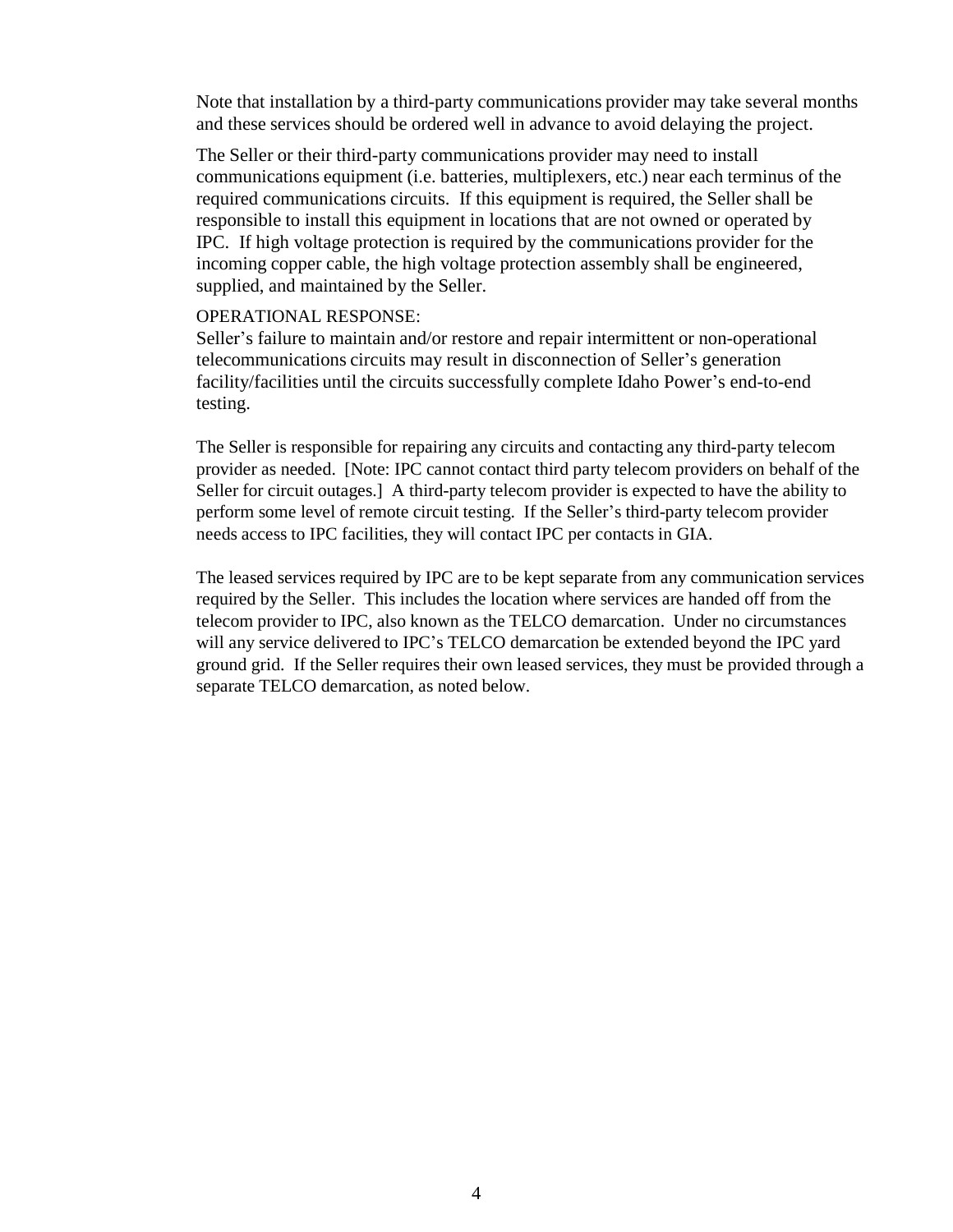

#### 1.4.2 Ground Fault Equipment

The Seller will install transformer configurations that are Grounded-WYE to Grounded-WYE. The Seller will limit the ground fault current to less than 20 amps as measured at the Interconnection Point.

#### 1.4.3 Generator Output Limit Control

The Seller will install equipment to receive signals from IPC Grid Operations for Generation Output Limit Control ("GOLC") - see Section 3 Operating Requirements and Appendix A. IPC's recommended method of communication for GOLC is via fiber between the Interconnection Facility and the Project.

#### 1.4.4 Local Service

The Seller is responsible to arrange for local service to their site, as necessary.

#### 1.4.5 Property

The Seller will acquire the property for IPC's Interconnection Facility and provide easements for IPC's Interconnection Facilities, including year-round access. The Interconnection Facilities will be owned and maintained by IPC. Seller shall coordinate with IPC to incorporate into the Seller's project site plan and easements, enough area for a vehicle to safely access the interconnection site for maintenance.

The Seller, at its sole cost and expense, will provide to IPC Land transaction documents ("Land Transaction Documents") in a form approved by IPC that may include, but are not limited to, the following: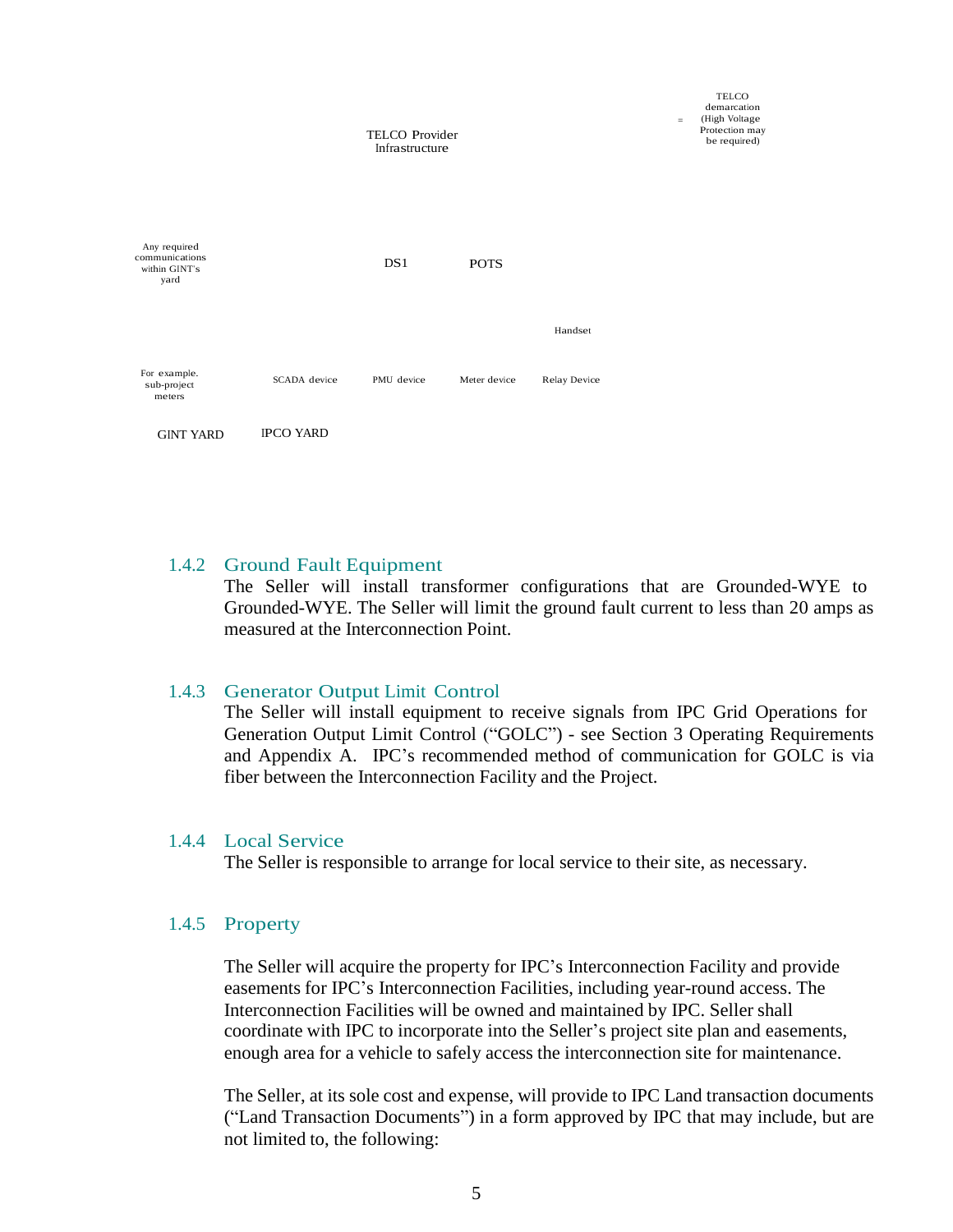- Right of Entry Agreement;
- Interconnection Facility Easement;
- Access Easement:
- Easements for distribution service lines, major distribution power lines, and transmission power lines and related ancillary facilities as determined necessary by IPC at IPC's sole discretion, to support the interconnection facility and Seller's development;
- Completed Applications with respective fees for Release of Easements and/or Crossing Agreements that may be required for the Project;
- Crossing Agreements; and Any other Project specific documents deemed necessary by IPC.

See Appendix C for complete list of land document requirements.

#### 1.4.6 Monitoring Information

If the Seller requires the ability to monitor information related to the IPC recloser in the generator interconnection package they are required to supply their own communications circuit to the control box. IPC will install a demarcation box for customer cable and fiber optic termination.

#### 1.4.7 Meteorological Data

In order to integrate the solar energy into the IPC system and operate IPC's solar forecasting tool, the Seller must provide solar irradiation and weather data from the Facility's physical location to IPC via real time telemetry in a form acceptable to IPC. The associated cost for obtaining this data is the Seller's responsibility.

The data must be provided at 10 second intervals and consist of:

- 1. Global Horizontal Irradiance
- 2. Plane of Array Irradiance
- 3. Ambient Temperature
- 4. Wind Speed and Wind Direction
- 5. Relative Humidity

The installed instruments must equal or exceed the specifications of the following instruments:

Temperature and Relative Humidity: R.M Young Relative Humidity and Temperature Probe Sensors Model 41382

Wind: R.M Young Wind Monitor Model 05103

Pryanometer: Apogee Instruments Model SP-230

#### 1.4.8 Generator Technical Information & Drawings

Seller shall provide draft design prints during FSR development containing technical information, like impedances, and equipment brand and models. After construction, the Seller shall submit to IPC all the as-built information, including prints with the latest approved technical information and commissioning test results.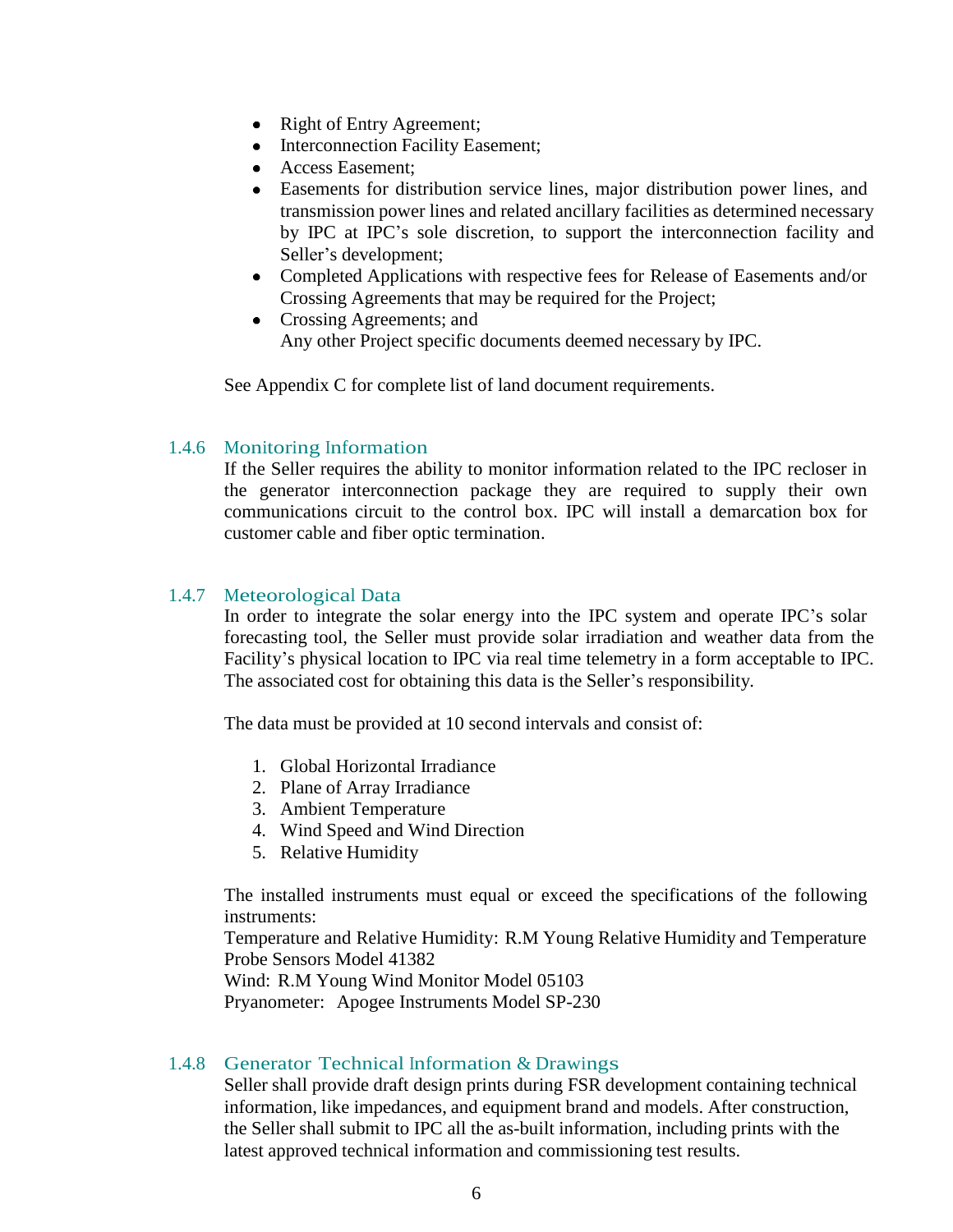## 1.5 IPC's Interconnection Facilities

IPC will install a standard generation interconnection package that will connect to the existing IPC distribution feeder . If the Seller is going underground to the POI, IPC will include a pole riser for the Seller to install cables to interconnect to the IPC system. If the Seller is going overhead to the POI, it will be at a tension not to exceed the design tension specified by IPC.

The new interconnection package will include four distribution poles to mount a local service transformer, solid blade disconnects, primary metering package, recloser, relays, RTU, fuses and riser necessary for the package. The interconnection will be controlled by a SEL-421 line protection relay and a GE iBox RTU. The relay and RTU will be located in a pole mounted enclosure and will also contain a test switch (TS4), SLSS, dialup modem, isolation interface, power supply, DC converter, control switch and surge protector. Concrete barriers may be necessary to protect this equipment from local area traffic.

A 2" conduit may be installed alongside the underground primary to facilitate information exchange to the Seller about the recloser. (The Seller is responsible for providing and installing the appropriate cable.)

## 2. Estimated Milestones

These milestones will begin, and the construction schedule referenced below will only be valid, upon receipt of funding from Seller or its authorized third party no later than the date set forth below for such payment. IPC will not commit any resources toward project construction that have not been funded by Seller. Additionally, failure by Seller to make the required payments as set forth in this Study by the date(s) specified below may result in the loss of milestone dates and construction schedules set forth below. In the event that the Seller is unable to meet dates as outlined below, Seller may request an extension of the Operation Date of up to three (3) years. Seller's request will be evaluated by IPC to ensure Seller's request does not negatively impact other projects in IPC's Generator Interconnection Queue. Such extension will be allowed only if IPC determines, in its sole discretion, that the extension will not negatively impact other projects in IPC's Generator Interconnection Queue. Estimated milestones, which will be updated and revised for inclusion in the GIA in light of subsequent developments and conditions, are as follows:

| <b>Estimated Date</b>                                    | <b>Responsible Party</b> | <b>Estimated Milestones</b>                                                                                                              |
|----------------------------------------------------------|--------------------------|------------------------------------------------------------------------------------------------------------------------------------------|
| [DATE]                                                   | Seller                   | IPC receives Notice to Proceed and<br>construction funding or arrangements<br>acceptable to IPC are made with IPC's Credit<br>Department |
| 6 months after<br>construction funds<br>received and NTP | IPC.                     | <b>IPC</b> Engineering and Design Complete                                                                                               |
| 6 months after<br>construction funds<br>received         | IPC.                     | <b>IPC Long Lead Material Procured/Received</b>                                                                                          |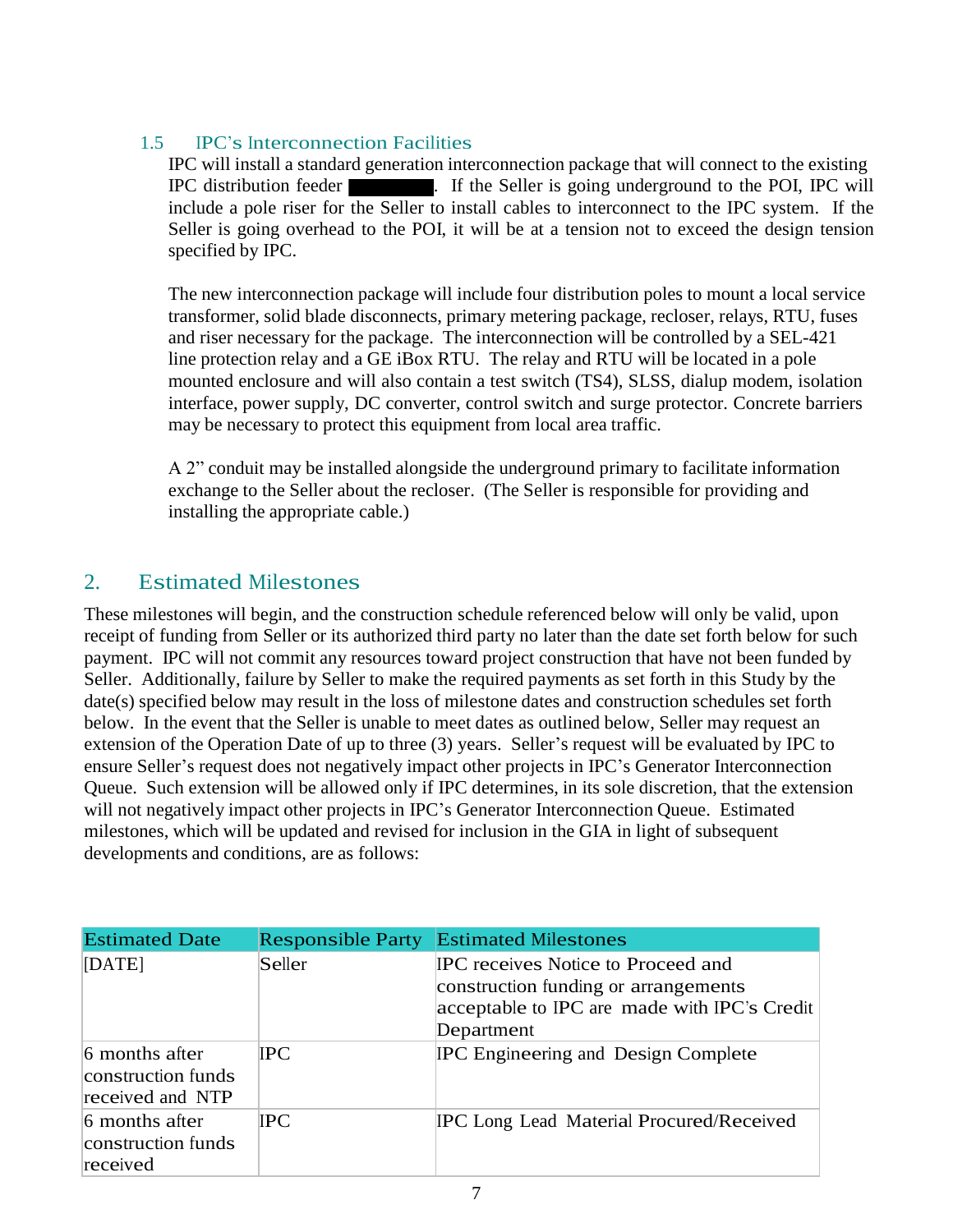| 6 months after<br>construction funds<br>received             | Seller     | Easements and permits procured for IPC site,<br>construction will not begin until easements<br>and permits are in place.                                                                                                                              |  |  |  |
|--------------------------------------------------------------|------------|-------------------------------------------------------------------------------------------------------------------------------------------------------------------------------------------------------------------------------------------------------|--|--|--|
| 6 months prior to<br><b>IPC</b> Commissioning                | <b>IPC</b> | Detailed in Appendix C attached.<br>New generation must be modeled and<br>submitted to the Western Energy Imbalance<br>Market a minimum of 6 months prior to<br>coming online, failure to submit by given lead<br>time will results in project delay. |  |  |  |
| 10 months after<br>construction funds<br>received            | <b>IPC</b> | <b>IPC Construction Complete</b>                                                                                                                                                                                                                      |  |  |  |
| 10 months after<br>construction funds<br>received            | Seller     | Telecommunication circuits identified in<br>Section 1.4.1 are operational and provided to<br>the IPC site                                                                                                                                             |  |  |  |
| Tentatively planned IPC<br>for $4th$ quarter 2023            |            | <b>IPC's 138kv</b><br>Station is commissioned.<br>Note, Seller is unable to interconnect until<br><b>IPC's 138kV</b><br>Station project is<br>complete                                                                                                |  |  |  |
| 12 months after<br>construction funds<br>received            | <b>IPC</b> | <b>IPC</b> Interconnection Facilities Commissioning<br>Complete, commissioning will not take place<br>until Seller's Telecommunication circuits are<br>operational and IPC's 138kV station is<br>operational                                          |  |  |  |
| 5 days after<br>switching request<br>made to IPC<br>Dispatch | Seller     | Switch at the Point of Interconnection can be<br>closed                                                                                                                                                                                               |  |  |  |
| <b>TBD</b>                                                   | <b>IPC</b> | Notification from IPC's Energy Contracting<br>Coordinator confirming First Energy of Non-<br>Firm Output                                                                                                                                              |  |  |  |
| <b>TBD</b>                                                   | Seller     | Seller testing begins                                                                                                                                                                                                                                 |  |  |  |
| TBD                                                          | <b>IPC</b> | Notification from IPC's Energy Contracting<br>Coordinator confirming Operation Date<br>(pending all requirements are met) of Firm<br>Network Resource Output                                                                                          |  |  |  |

IPC does not warrant or guarantee the foregoing estimated milestone dates, which are estimates only. These milestone dates assume, among other things, that materials can be timely procured, labor resources are available, and that outages to the existing transmission system are available to be scheduled. Additionally, there are several matters, such as permitting issues and the performance of subcontractors that are outside the control of IPC that could delay the estimated Operation Date. For purposes of example only, federal, state, or local permitting, land division approval, identification of Interconnection Facilities location, access to proposed Interconnection Facilities location for survey and geotechnical investigation, coordination of design and construction with the Seller, failure of IPC's vendors to timely perform services or deliver goods, and delays in payment from Seller, may result in delays of any estimated milestone and the Operation Date of the project. To the extent any of the foregoing are outside of the reasonable control of IPC, they shall be deemed Force Majeure events.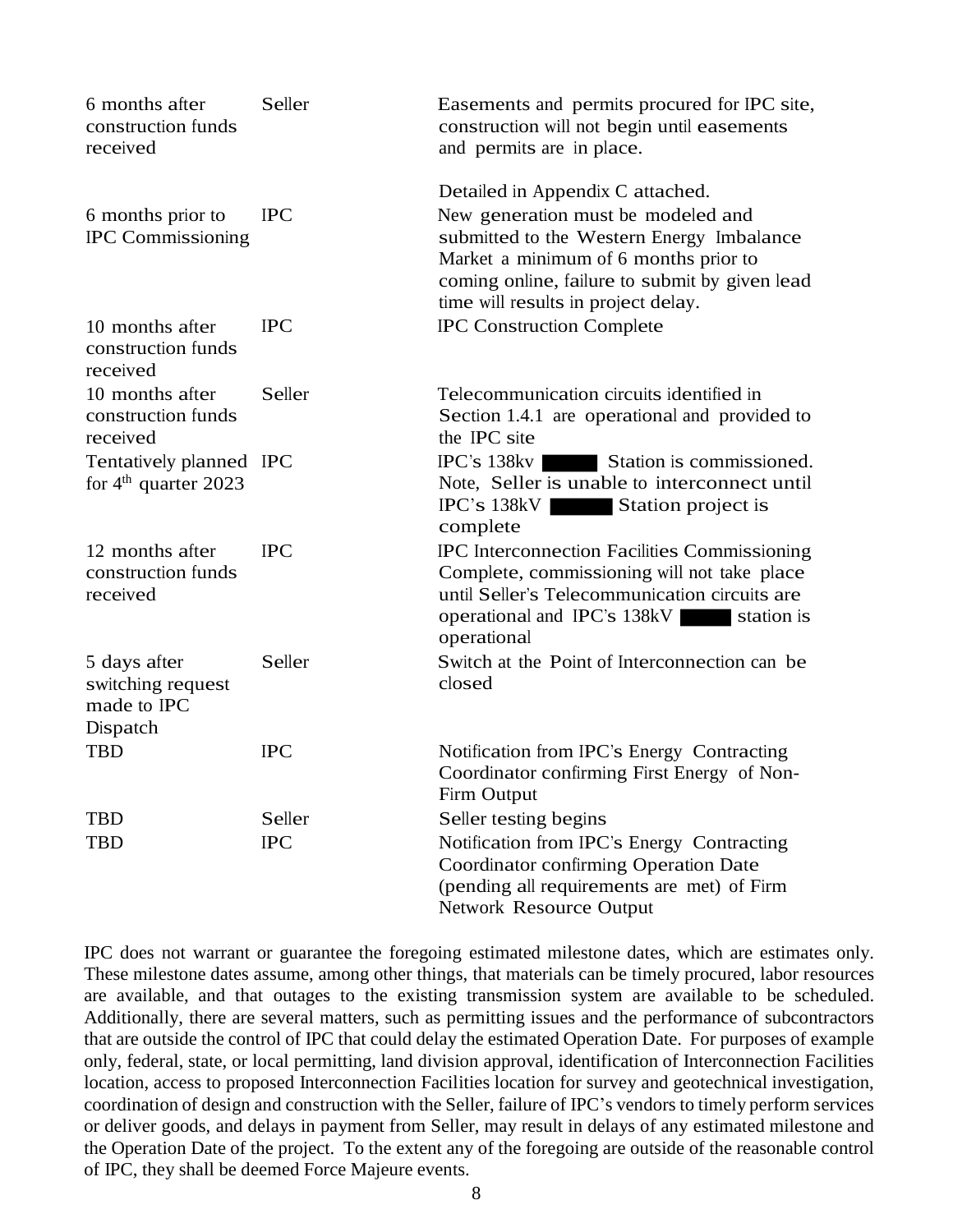## 3. Operating Requirements

The Project is required to comply with the applicable Voltage and Current Distortion Limits found in IEEE Standard 519-2014 IEEE Recommended Practices and requirements for harmonic Control in Electrical Power Systems or any subsequent standards as they may be updated from time to time. Voltage fluctuation at startup and during operation must be limited to less than 5% as measured at the Point of Interconnection.

The Project will be subject to reductions directed by IPC Grid Operations during transmission system contingencies and other reliability events. When these conditions occur, the Project will be subject to Generator Output Limit Control ("GOLC") and will have equipment capable of receiving an analog setpoint via DNP 3.0 from IPC for GOLC. Generator Output Limit Control will be accomplished with a setpoint and discrete output control from IPC to the Project indicating maximum output allowed. For more detail see Appendix A.

Low Voltage Ride Through: The Project must be capable of riding through faults on adjacent section of the power system without tripping due to low voltage. It has been determined, through study, that the Project must be capable of remaining interconnected for any single-phase voltage as low as 0.7 PU for 30 cycles, and for all three phase voltages as low as 0.8 PU for 30 cycles.

FrequencyResponse Requirements: Generator must be capable of providing Fast Frequency Response for both positive and negative frequency deviations from  $60Hz$  ( $+/-0.036 Hz$ ) for Bulk Electric System disturbances. The required frequency response will be linear for a deviation of 0 to +/- 0.1 Hz, a response of 0% to 3% of generator capacity, with a maximum required response of 3% of generator's full capacity for as long as the generator is able to provide support or the frequency deviation is reduced to within stated limits, whichever occurs first. Provided that Generator meets the above Fast Frequency Response requirements, Company shall not curtail Seller when such curtailments are caused by a need to comply with applicable Frequency Responsive reliability standards.

Seller will be able to modify power plant facilities on the Seller side of the Interconnection Point with no impact upon the operation of the transmission or distribution system whenever the generation facilities are electrically isolated from the system via the X-# (Pole 4) switch and a terminal clearance is issued by IPC's Grid Operator.

## 4. Reactive Power

Project must be controlled to operate as a VAr neutral system with  $a \pm 1.32$ MVAr operating band. IPC will determine the reactive power required to be supplied by IPC to the Seller, based upon information provided by the Seller. IPC will specify the equipment required on IPC's system to meet the Facility's reactive power requirements. These specifications will include but not be limited to equipment specifications, equipment location, IPC-provided equipment, Seller provided equipment, and all costs associated with the equipment, design and installation of IPC-provided equipment. The equipment specifications and requirements will become an integral part of the GIA. IPC-owned equipment will be maintained by IPC, with total cost of purchase, installation, operation, and maintenance, including administrative cost to be reimbursed to IPC by the Seller. Total reactive power cost will be included in the calculation of the Monthly Operation and Maintenance Charges.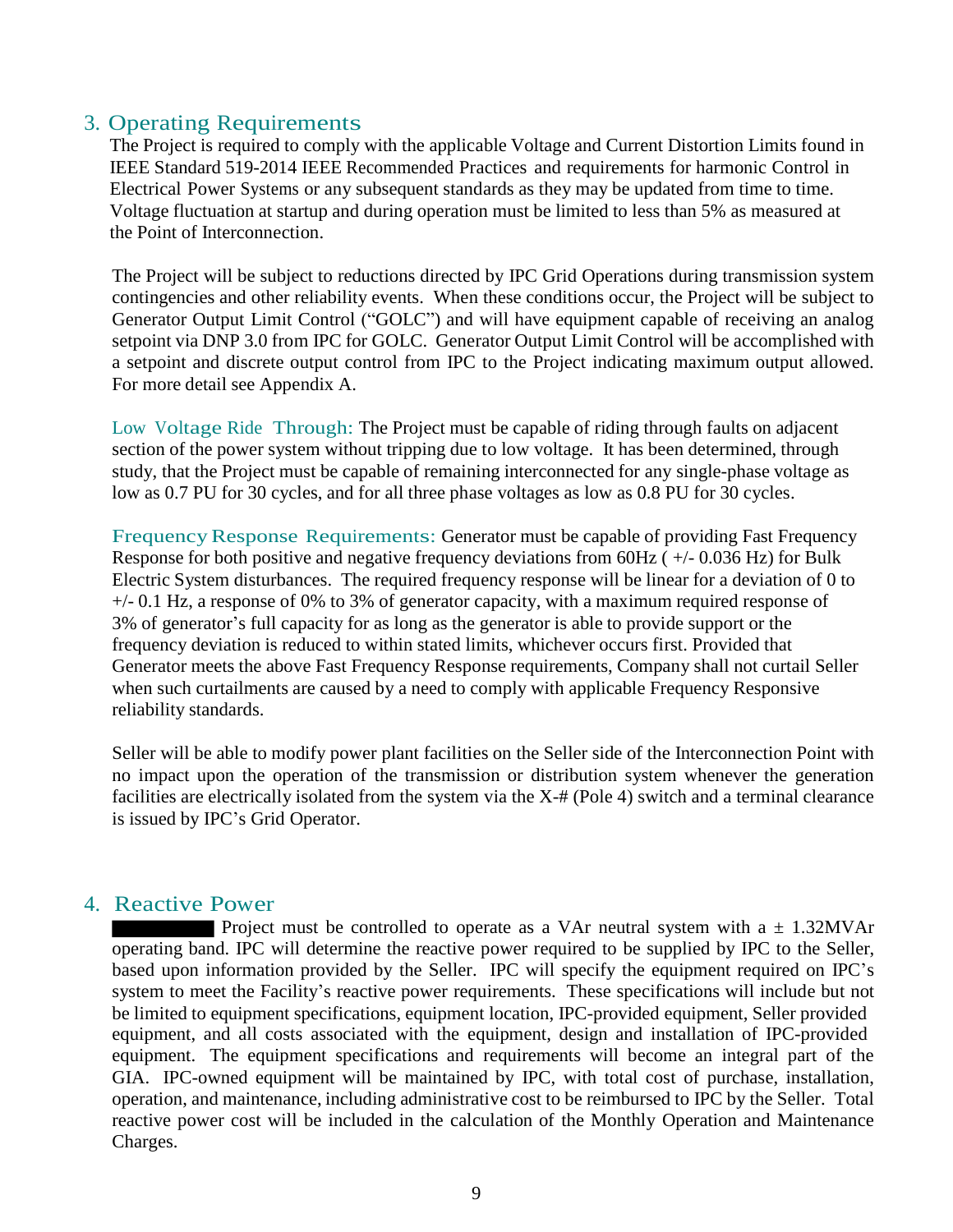## 5. System Upgrades

5.1 Upgrades to the Distribution System

IPC will reconductor 3100' of IPC's distribution feeder from Seller POI to IPC's 3-Phase Highway Crossing, approximately.

#### 5.2 Upgrades to Substations

IPC will install a single-phase PT at the 138kV station for deadline check on  $0$  feeder and communication equipment at substation.

IPC will install required Multiplex Equipment at Station (2

), for multiplexed use by SCADA, data for up to three Revenue Meters, SCADA RTU Management and Protective Relay Management. If the minimum data rate is or becomes unattainable or unreliable, Seller will be responsible for the circuit repair or replacement.

## 6. Estimated Costs

The following good faith estimates are provided in 2020 dollars and are based on a number of assumptions and conditions. IPC does not warrant or guarantee the estimated costs in the table below, which are estimates only and are subject to change. Seller will be responsible for all actual costs incurred in connection with the work to be performed by IPC and its agents, under the terms and subject to the conditions included in any GIA executed by IPC and Seller.

The estimated cost below is required to be paid in full by the Seller, or other arrangements acceptable to IPC are made with IPC's Credit Department, prior to IPC commencing construction on the project.

#### Estimated Cost:

| Description                                                                 |                            | Ownership | Cost Estimate          |
|-----------------------------------------------------------------------------|----------------------------|-----------|------------------------|
| <b>IPC</b> Interconnection Facilities:<br>As described in section 1.5 above | <b>IPC</b><br><b>TOTAL</b> |           | \$256,585<br>\$256,585 |
| System Upgrades to IPC Distribution:                                        |                            |           |                        |
| As described in section 5.1 above                                           | <b>IPC</b><br><b>TOTAL</b> |           | \$116,964<br>\$116,964 |
| System Upgrades to IPC Substations:                                         |                            |           |                        |
| As described in section 5.2 above                                           | <b>IPC</b>                 |           | \$87,164               |
|                                                                             | <b>TOTAL</b>               |           | \$87,164               |
|                                                                             | <b>GRAND TOTAL</b>         | \$460,713 |                        |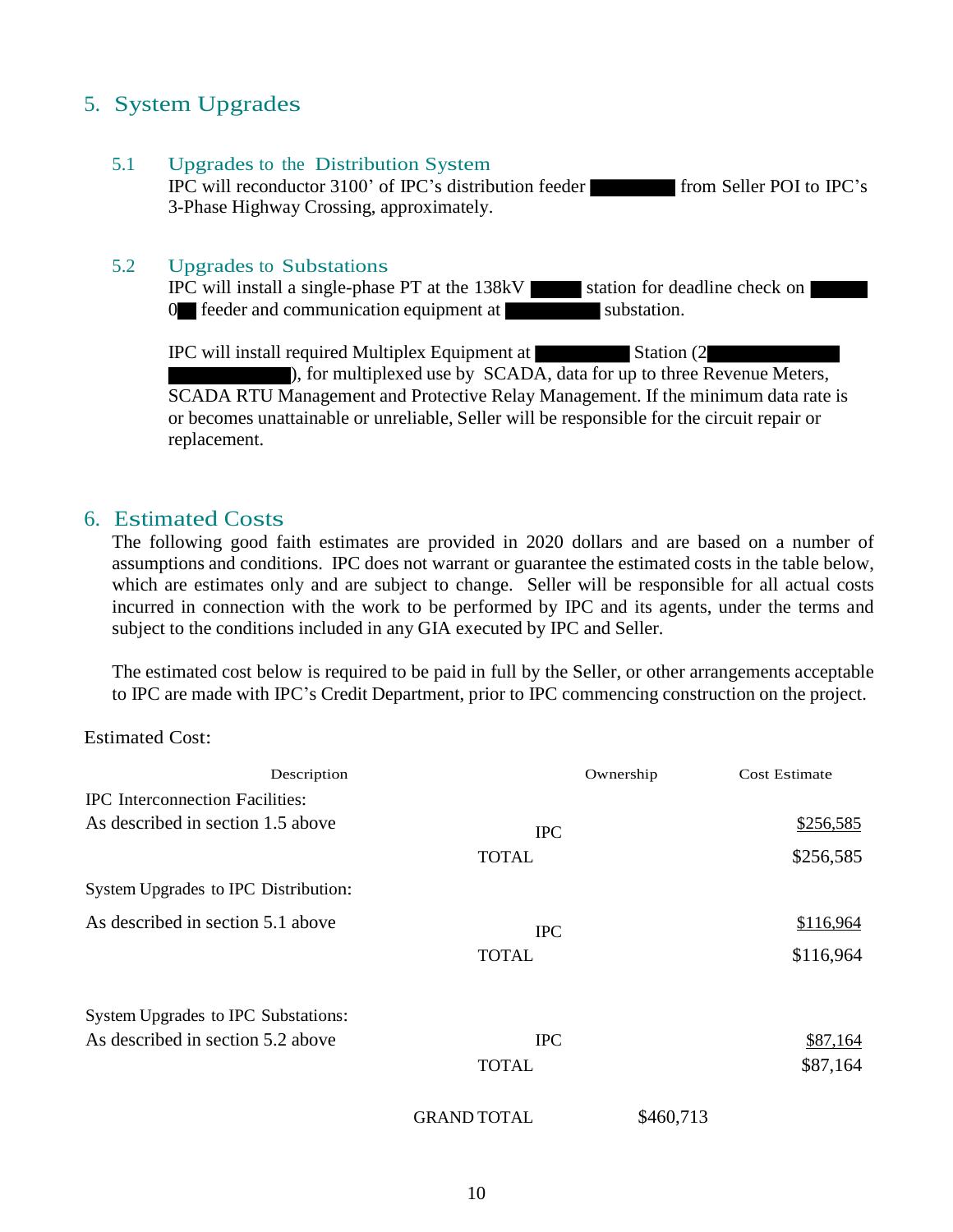## 7. System Upgrades 69kV Durkee Station Interconnection

An estimate for the **Project** single 3MW connection to IPC's 12.47kV distribution feeder circuit from IPC's existing 69kV Station has been included as an alternative in the event IPC's planned 138kV Station project is delayed, deferred, cancelled, or otherwise does not take place as planned. Seller may elect to pursue interconnection under this alternative.

#### 7.1 Upgrades to the Distribution System No upgrades required.

## 7.2 Upgrades to Substations

IPC will upgrade the existing station transformer  $($ , regulator, bypass switch, dead-end structure, including associated foundations, conductor and site work. IPC will also install a single-phase PT at the 69kV Station for deadline check on feeder.

IPC will install required Multiplex Equipment at Station (2 ), for multiplexed use by SCADA, data for up to three Revenue Meters, SCADA RTU Management and Protective Relay Management. If the minimum data rate is or becomes unattainable or unreliable, Seller will be responsible for the circuit repair or replacement.

## 8. Estimated Costs

The following good faith estimates are provided in 2020 dollars and are based on a number of assumptions and conditions. IPC does not warrant or guarantee the estimated costs in the table below, which are estimates only and are subject to change. Seller will be responsible for all actual costs incurred in connection with the work to be performed by IPC and its agents, under the terms and subject to the conditions included in any GIA executed by IPC and Seller.

The estimated cost below is required to be paid in full by the Seller, or other arrangements acceptable to IPC are made with IPC's Credit Department, prior to IPC commencing construction on the project.

| Description                            |                    | Ownership   | <b>Cost Estimate</b> |
|----------------------------------------|--------------------|-------------|----------------------|
| <b>IPC</b> Interconnection Facilities: |                    |             |                      |
| As described in section 1.5 above      |                    | <b>IPC</b>  | \$256,585            |
|                                        | <b>TOTAL</b>       |             | \$256,585            |
| System Upgrades to IPC Substation(s):  |                    |             |                      |
| As described in section 7.2 above      |                    | <b>IPC</b>  | \$1,110,311          |
|                                        | <b>TOTAL</b>       |             | \$1,110,311          |
|                                        |                    |             |                      |
|                                        |                    |             |                      |
|                                        | <b>GRAND TOTAL</b> | \$1,366,896 |                      |
|                                        |                    |             |                      |

Estimated Cost: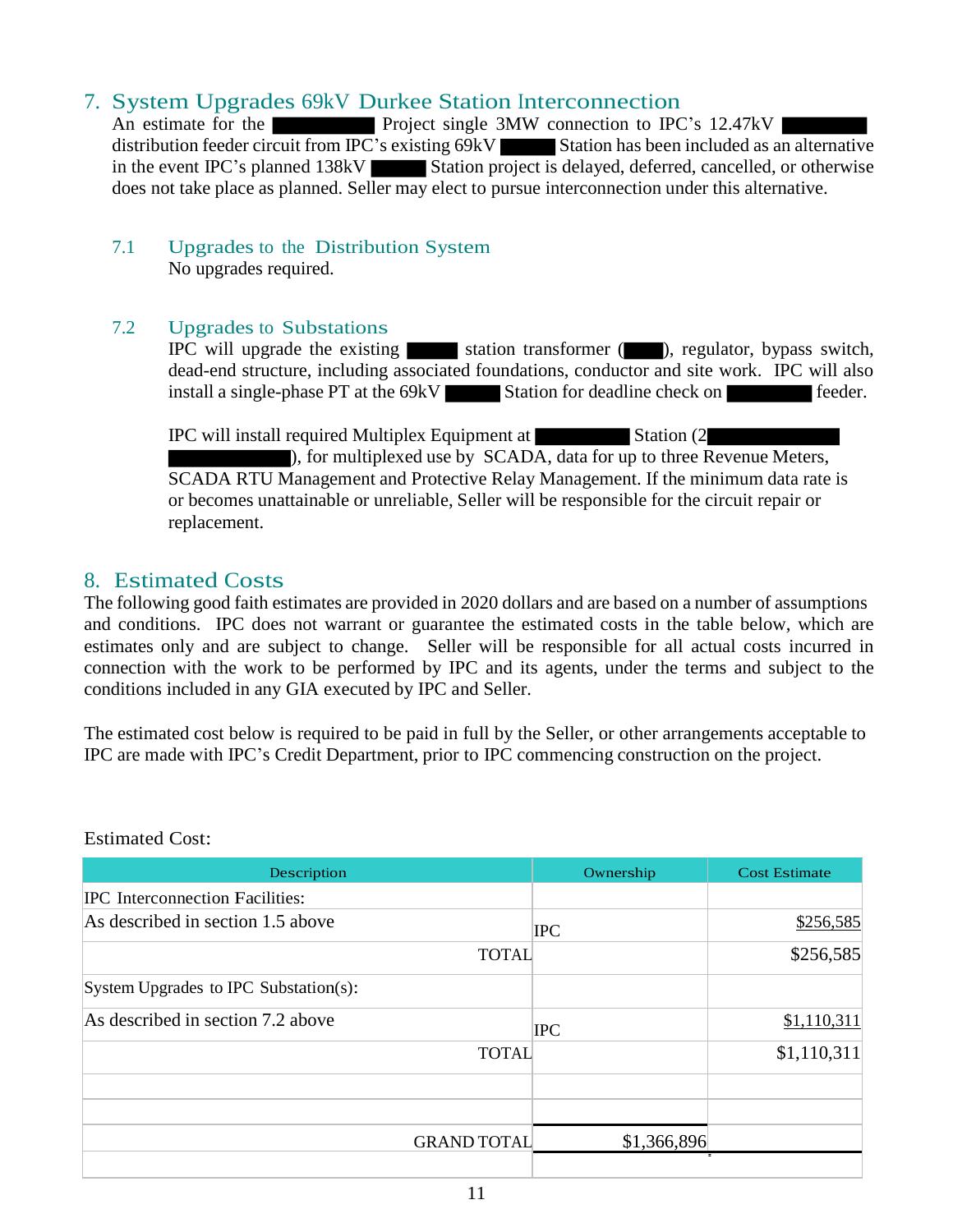## 9. Estimated Milestones

These milestones will begin, and the construction schedule referenced below will only be valid, upon receipt of funding from Seller or its authorized third party no later than the date set forth below for such payment. IPC will not commit any resources toward project construction that have not been funded by Seller. Additionally, failure by Seller to make the required payments as set forth in this Study by the date(s) specified below may result in the loss of milestone dates and construction schedules set forth below. In the event that the Seller is unable to meet dates as outlined below, Seller may request an extension of the Operation Date of up to three (3) years. Seller's request will be evaluated by IPC to ensure Seller's request does not negatively impact other projects in IPC's Generator Interconnection Queue. Such extension will be allowed only if IPC determines, in its sole discretion, that the extension will not negatively impact other projects in IPC's Generator Interconnection Queue. Estimated milestones, which will be updated and revised for inclusion in the GIA in light of subsequent developments and conditions, are as follows:

| <b>Estimated Date</b><br>[DATE]                           | <b>Responsible Party</b><br>Seller | <b>Estimated Milestones</b><br>IPC receives Notice to Proceed and<br>construction funding or arrangements<br>acceptable to IPC are made with IPC's Credit<br>Department                                                                               |
|-----------------------------------------------------------|------------------------------------|-------------------------------------------------------------------------------------------------------------------------------------------------------------------------------------------------------------------------------------------------------|
| 12 months after<br>construction funds<br>received and NTP | <b>IPC</b>                         | IPC Engineering and Design Complete                                                                                                                                                                                                                   |
| 12 months after<br>construction funds<br>received and NTP | <b>IPC</b>                         | IPC Long Lead Material Procured/Received                                                                                                                                                                                                              |
| 12 months after<br>construction funds<br>received         | Seller                             | Easements and permits procured for IPC site,<br>construction will not begin until easements<br>and permits are in place.                                                                                                                              |
| 6 months prior to<br><b>IPC</b> Commissioning             | <b>IPC</b>                         | Detailed in Appendix C attached.<br>New generation must be modeled and<br>submitted to the Western Energy Imbalance<br>Market a minimum of 6 months prior to<br>coming online, failure to submit by given lead<br>time will results in project delay. |
| 16 months after<br>construction funds<br>received         | <b>IPC</b>                         | <b>IPC Construction Complete</b>                                                                                                                                                                                                                      |
| 16 months after<br>construction funds<br>received         | Seller                             | Telecommunication circuits identified in<br>Section 1.4.1 are operational and provided to<br>the IPC site                                                                                                                                             |
| 18 months after<br>construction funds<br>received         | <b>IPC</b>                         | <b>IPC</b> Interconnection Facilities Commissioning<br>Complete, commissioning will not take place<br>until Seller's Telecommunication circuits are<br>operational                                                                                    |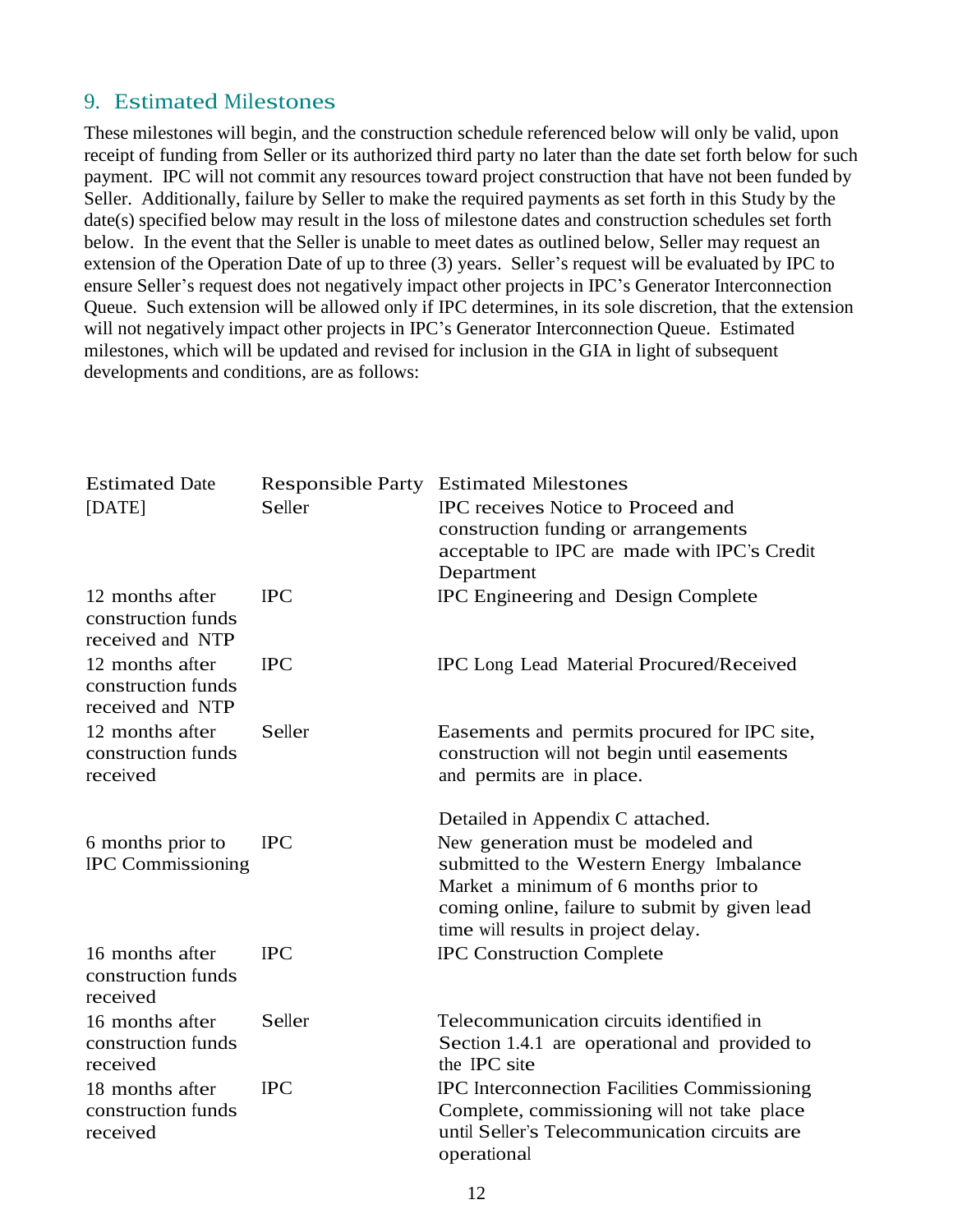| 5 days after<br>switching request<br>made to IPC<br>Dispatch | Seller | Switch at the Point of Interconnection can be<br>closed                                                                                                      |
|--------------------------------------------------------------|--------|--------------------------------------------------------------------------------------------------------------------------------------------------------------|
| <b>TBD</b>                                                   | IPC    | Notification from IPC's Energy Contracting<br>Coordinator confirming First Energy of Non-<br>Firm Output                                                     |
| <b>TBD</b>                                                   | Seller | Seller testing begins                                                                                                                                        |
| <b>TBD</b>                                                   | IPC    | Notification from IPC's Energy Contracting<br>Coordinator confirming Operation Date<br>(pending all requirements are met) of Firm<br>Network Resource Output |

IPC does not warrant or guarantee the foregoing estimated milestone dates, which are estimates only. These milestone dates assume, among other things, that materials can be timely procured, labor resources are available, and that outages to the existing transmission system are available to be scheduled. Additionally, there are several matters, such as permitting issues and the performance of subcontractors that are outside the control of IPC that could delay the estimated Operation Date. For purposes of example only, federal, state, or local permitting, land division approval, identification of Interconnection Facilities location, access to proposed Interconnection Facilities location for survey and geotechnical investigation, coordination of design and construction with the Seller, failure of IPC's vendors to timely perform services or deliver goods, and delays in payment from Seller, may result in delays of any estimated milestone and the Operation Date of the project. To the extent any of the foregoing are outside of the reasonable control of IPC, they shall be deemed Force Majeure events.

## Note Regarding GIA:

This FSR is a study and preliminary evaluation only and does not constitute, or form the basis of, a definitive agreement related to the matters described in this FSR. Unless and until a GIA is executed by IPC and Seller, no party will have any legal rights or obligations, express or implied, related to the subject matter of this FSR.

## Note Regarding Transmission Service:

This FSR is a study of a request for Network Resource Interconnection Service. This FSR identifies the facilities necessary to provide such service. Network Resource Interconnection Service in and of itself does not convey any right to transmission service or to deliver electricity to any specific customer or Point of Delivery.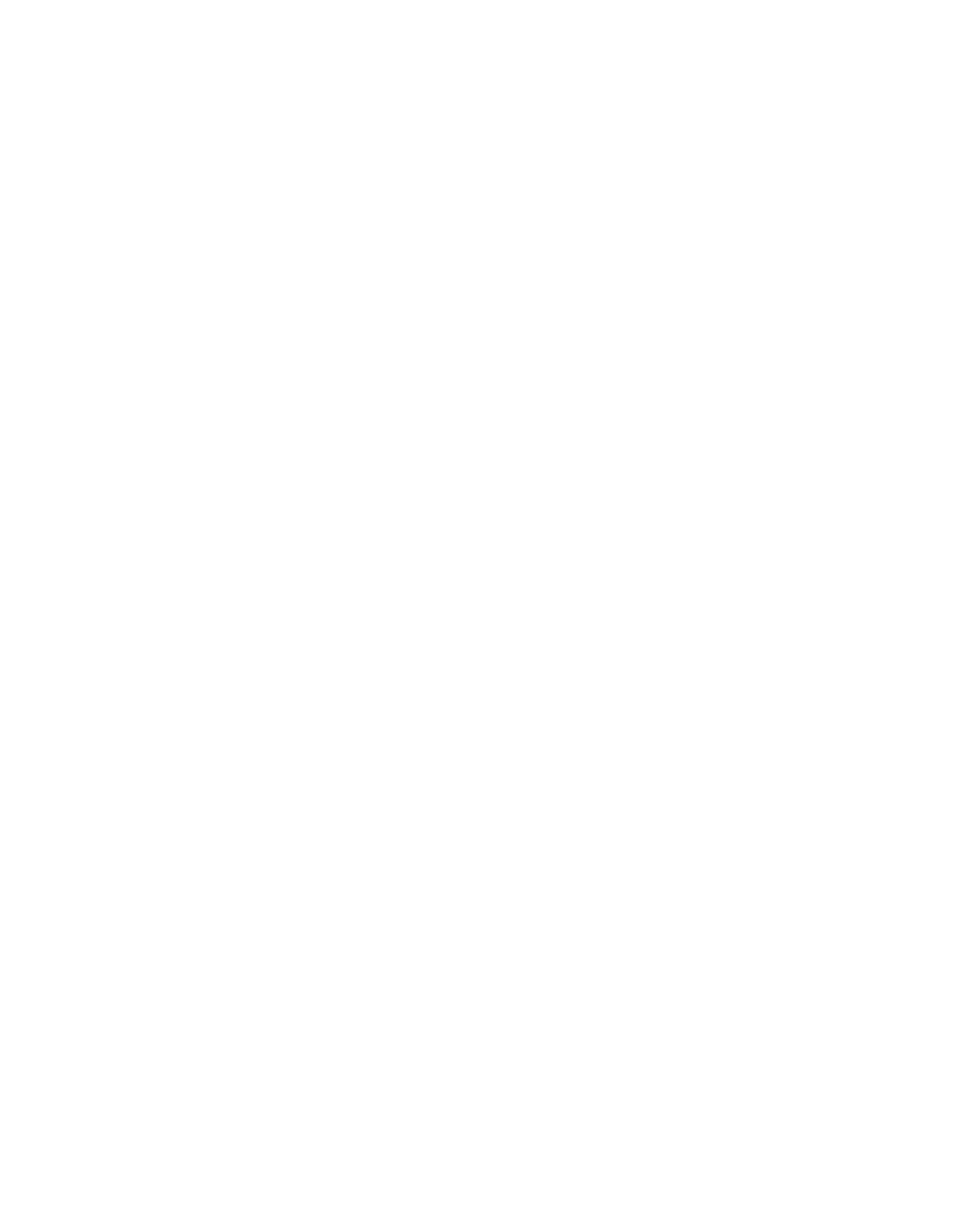## Appendix A

## Generation Interconnection Control Requirements

## A.1 Generator Output Limit Control (GOLC)

A.1.1 IPC requires Interconnected Power Producers to accept GOLC signals from IPC's energy management system ("EMS").

A.1.2 The GOLC signals will consist of four points shared between the IPC EMS (via the IPC RTU) and the Seller's Generator Controller ("SGC"). The IPC RTU will be the master and the SGC will be the slave.

A.1.2.1 GOLC Setpoint: An analog output that contains the MW value the Seller should curtail to, should a GOLC request be made via the GOLC On/Off discrete output Control point.

A.1.2.1.1 An Analog Input feedback point must be updated (to reflect the GOLC setpoint value) by the SGC upon the SGC's receipt of the GOLC setpoint change, with no intentional delay.

A.1.2.2 GOLC On/Off: A discrete output (DO) control point with pulsing Trip/Close controls. Following a "GOLC On" control (DNP Control Code "Close/Pulse On"), the SGC will run power output back to the MW value specified in the GOLC Setpoint. Following a "GOLC Off" control (DNP Control Code "Trip/Pulse On"), the Seller is free to run to maximum possible output.

A.1.2.2.1 A Discrete Input (DI) feedback point must be updated (to reflect the last GOLC DO Control Code received) by the SGC upon the SGC's receipt of the GOLC DO control, with no intentional delay. The feedback DI should latch to an OFF state following the receipt of a "GOLC OFF" control and it should latch to an ON state following the receipt of an "GOLC ON" control.

A.1.3 If a GOLC control is issued, it is expected to see MW reductions start within 1 minute and plant output to be below the GOLC Setpoint value within 10 minutes.

## A.2 Generation Interconnection Data Points Requirements

|       | Digital Inputs to IPC (DNP Obj. 01, Var. 2) |               |                             |  |  |  |  |
|-------|---------------------------------------------|---------------|-----------------------------|--|--|--|--|
| Index | Description                                 | State $(0/1)$ | Comments:                   |  |  |  |  |
| 0     | <b>GOLC Off/On (Control Feedback)</b>       | Off/On        | Feedback provided by Seller |  |  |  |  |
|       | FREQUENCY RESPONSE Off/On (Control          |               |                             |  |  |  |  |
|       | Feedback) (If applicable)                   | Off/On        | Feedback provided by Seller |  |  |  |  |
|       | 52A Seller MAIN BREAKER (if present)        | Open/Closed   | Sourced at substation       |  |  |  |  |
|       | 52A Seller Capacitor Breaker (if present)   | Open/Closed   | Sourced at substation       |  |  |  |  |

|       | Digital Outputs to Seller (DNP Obj. 12, Var. 1) |                       |  |  |  |  |
|-------|-------------------------------------------------|-----------------------|--|--|--|--|
| Index | Description<br>Comments:                        |                       |  |  |  |  |
|       | GOLC Off/On<br>Control issued by IPC            |                       |  |  |  |  |
|       | FREQUENCY RESPONSE Off/On (if                   |                       |  |  |  |  |
|       | applicable)                                     | Control issued by IPC |  |  |  |  |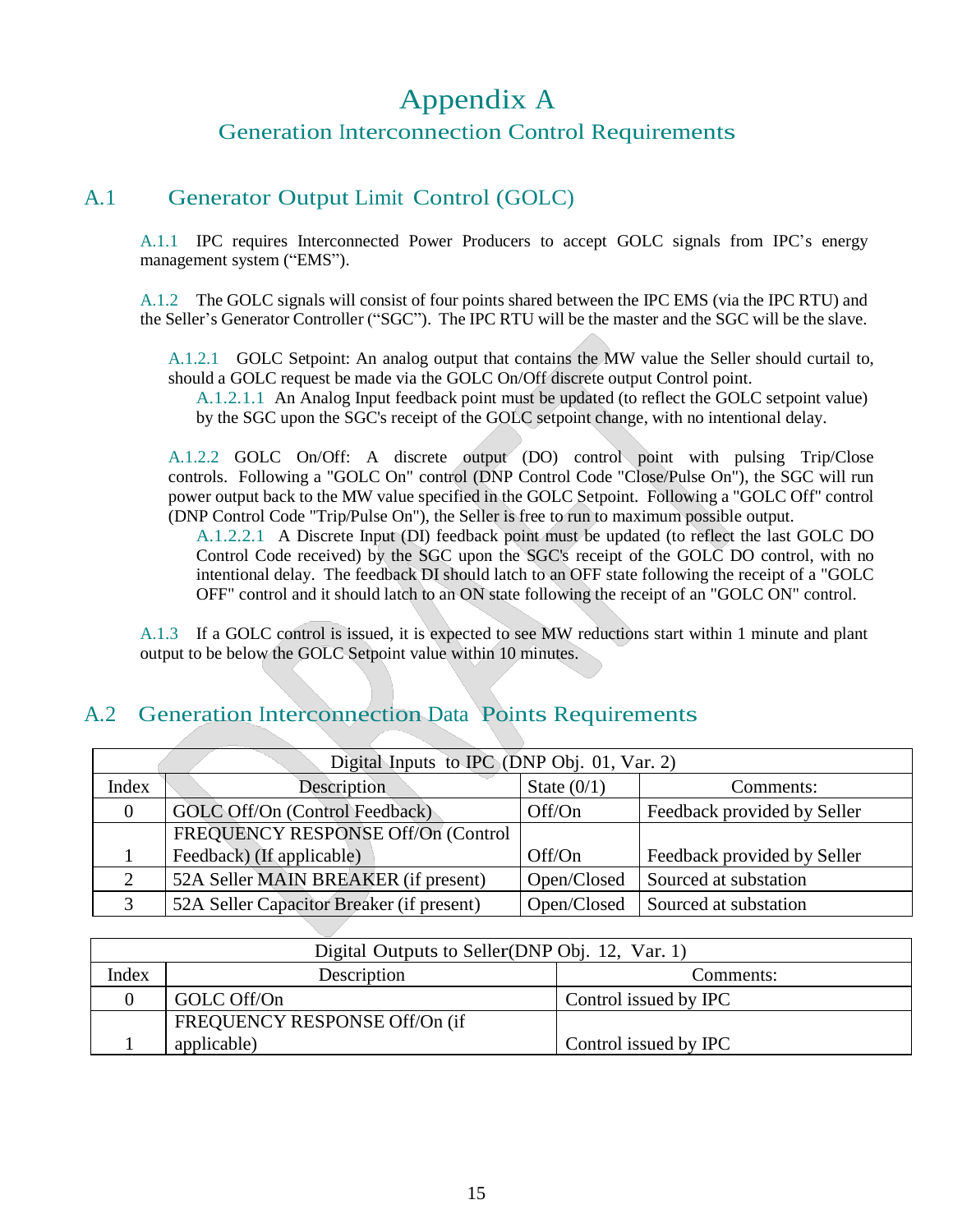| Analog Inputs to IPC (DNP Obj. 30, Var. 2) |  |  |  |  |
|--------------------------------------------|--|--|--|--|
|--------------------------------------------|--|--|--|--|

|                  |                                         | Raw   | Raw          | ${\rm EU}$ | ${\rm EU}$                  | ${\rm EU}$                               |             |
|------------------|-----------------------------------------|-------|--------------|------------|-----------------------------|------------------------------------------|-------------|
| Index            | Description                             | High  | Low          | High       | Low                         | Units                                    | Comments:   |
|                  | <b>GOLC Setpoint Value Received</b>     |       |              |            |                             |                                          | Provided by |
| $\boldsymbol{0}$ | (Feedback)                              |       | 32767 -32768 | <b>TBD</b> | <b>TBD</b>                  | MW                                       | Seller      |
| $\mathbf{1}$     | <b>SPARE</b>                            |       |              |            |                             |                                          |             |
|                  |                                         |       |              |            |                             |                                          | Provided by |
| $\mathbf{2}$     | <b>Maximum Park Generating Capacity</b> |       | 32767 -32768 | <b>TBD</b> | <b>TBD</b>                  | <b>MW</b>                                | Seller      |
|                  |                                         |       |              |            |                             |                                          | Provided by |
| 3                | <b>Ambient Temperature</b>              |       |              |            | 32767 -32768 327.67 -327.68 | Deg C                                    | Seller      |
|                  |                                         |       |              |            |                             | Deg                                      | Provided by |
| $\overline{4}$   | <b>Wind Direction</b>                   |       |              |            | 32767 -32768 3276.7 -3276.8 | from N Seller                            |             |
|                  |                                         |       |              |            |                             |                                          | Provided by |
| 5                | Wind Speed                              |       |              |            | 32767 -32768 327.67 -327.68 | M/S                                      | Seller      |
|                  |                                         |       |              |            |                             |                                          | Provided by |
| 6                | <b>Relative Humidity</b>                | 32767 | 32768        | <b>TBD</b> | <b>TBD</b>                  | $\%$                                     | Seller      |
|                  | Global Horizontal Irradiance            | 32767 | 32768        | <b>TBD</b> | <b>TBD</b>                  | W/M^2 Seller                             | Provided by |
| $\boldsymbol{7}$ |                                         |       |              |            |                             |                                          | Provided by |
| $8\,$            | Plane of Array                          | 32767 | 32768        | <b>TBD</b> | <b>TBD</b>                  | W/M^2 Seller                             |             |
| 9                | <b>SPARE</b>                            |       |              |            |                             |                                          |             |
|                  |                                         |       |              |            |                             |                                          | Provided by |
| 10               | VOLT1_MIN (Feedback)                    |       |              |            | 32767 -32768 327.67 -327.68 | PU                                       | Seller      |
|                  |                                         |       |              |            |                             |                                          | Provided by |
| 11               | VOLT2_LOW (Feedback)                    |       |              |            | 32767 -32768 327.67 -327.68 | PU                                       | Seller      |
|                  |                                         |       |              |            |                             |                                          | Provided by |
| 12               | VOLT3_HIGH (Feedback)                   |       |              |            | 32767 -32768 327.67 -327.68 | PU                                       | Seller      |
|                  |                                         |       |              |            |                             |                                          | Provided by |
| 13               | VOLT4_MAX (Feedback)                    |       |              |            | 32767 -32768 327.67 -327.68 | PU                                       | Seller      |
|                  |                                         |       |              |            |                             | $\%$                                     | Provided by |
| 14               | VAR1_LEAD (Feedback)                    |       |              |            | 32767 -32768 327.67 -327.68 | <b>AVAIL Seller</b>                      |             |
|                  |                                         |       |              |            |                             | $\%$                                     | Provided by |
| 15               | VAR2_ZERO2 (Feedback)                   |       |              |            | 32767 -32768 327.67 -327.68 | <b>AVAIL Seller</b>                      |             |
|                  |                                         |       |              |            |                             | $\%$                                     | Provided by |
| 16               | VAR3_ZERO3 (Feedback)                   |       |              |            | 32767 -32768 327.67 -327.68 | <b>AVAIL Seller</b>                      |             |
|                  |                                         |       |              |            |                             | $\%$                                     | Provided by |
| 17               | VAR4_LAG (Feedback)                     |       |              |            |                             | 32767 -32768 327.67 -327.68 AVAIL Seller |             |

|                | Analog Outputs to Seller(DNP Obj. 41, Var. 2) |       |                        |            |                        |           |                           |
|----------------|-----------------------------------------------|-------|------------------------|------------|------------------------|-----------|---------------------------|
|                |                                               | Raw   | Raw                    | EU         | EU                     | EU        |                           |
| Index          | Description                                   | High  | Low                    | High       | Low                    | Units     | Comments:                 |
| $\theta$       | <b>GOLC</b> Setpoint                          | 32767 | $-32768$               | <b>TBD</b> | <b>TBD</b>             | <b>MW</b> | Control issued by IPC     |
|                | <b>SPARE</b>                                  |       |                        |            |                        |           |                           |
|                |                                               |       |                        |            | -                      |           |                           |
| $\overline{2}$ | VOLT1 MIN (Feedback)                          | 32767 | $-32768$ 327.67 327.68 |            |                        | PU        | <b>Provided by Seller</b> |
|                |                                               |       |                        |            | -                      |           |                           |
| 3              | <b>VOLT2 LOW (Feedback)</b>                   | 32767 |                        |            | $-32768$ 327.67 327.68 | PU        | <b>Provided by Seller</b> |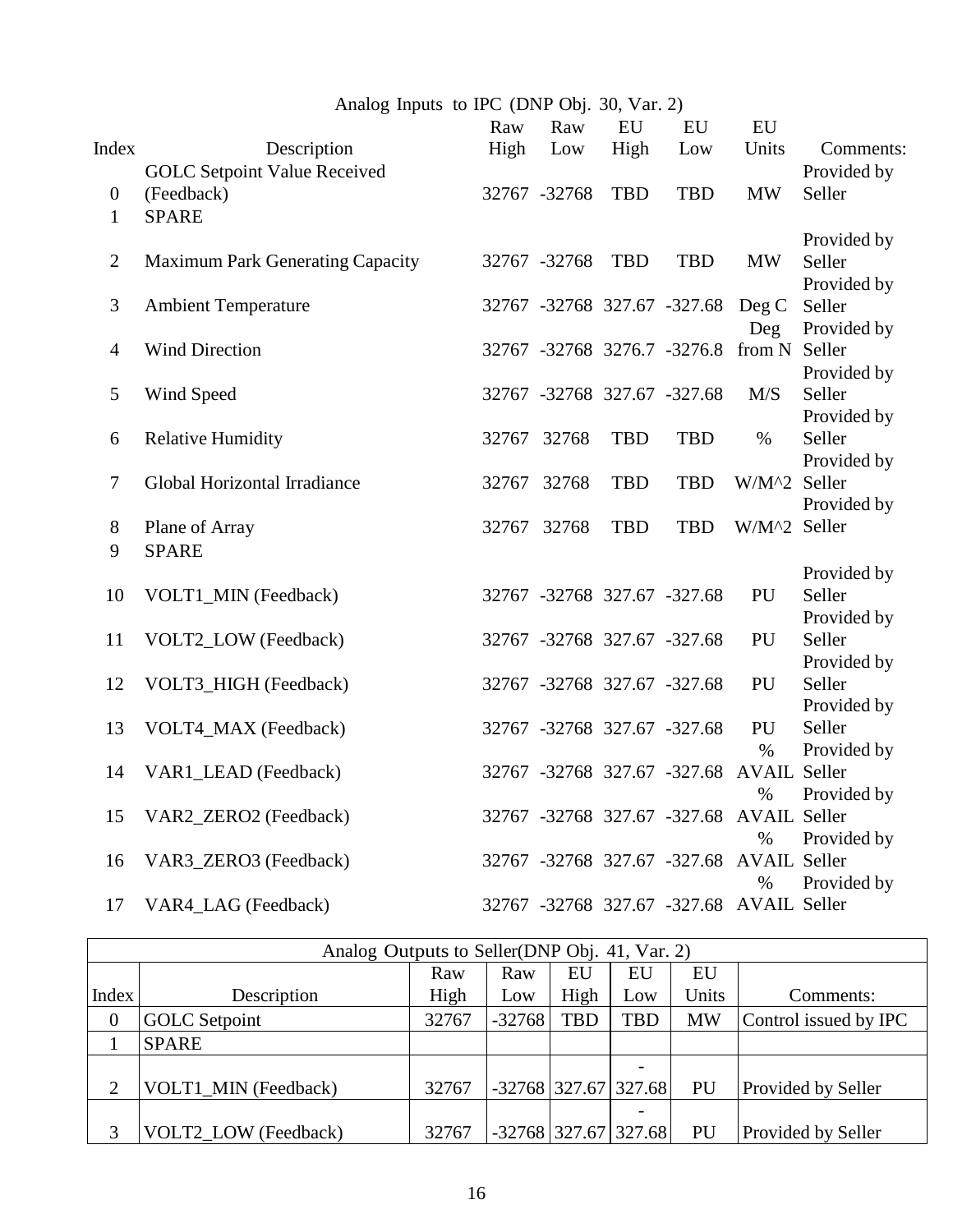| 4 | VOLT3_HIGH (Feedback) | 32767 |  | $-32768$ 327.67 327.68 | PU   | Provided by Seller                              |
|---|-----------------------|-------|--|------------------------|------|-------------------------------------------------|
|   |                       |       |  |                        |      |                                                 |
| 5 | VOLT4_MAX (Feedback)  | 32767 |  | $-32768$ 327.67 327.68 | PU   | Provided by Seller                              |
|   |                       |       |  |                        | $\%$ |                                                 |
| 6 | VAR1_LEAD (Feedback)  | 32767 |  |                        |      | $-32768$ 327.67 327.68 AVAIL Provided by Seller |
|   |                       |       |  |                        | %    |                                                 |
| 7 | VAR2_ZERO2 (Feedback) | 32767 |  |                        |      | $-32768$ 327.67 327.68 AVAIL Provided by Seller |
|   |                       |       |  |                        | $\%$ |                                                 |
| 8 | VAR3_ZERO3 (Feedback) | 32767 |  |                        |      | $-32768$ 327.67 327.68 AVAIL Provided by Seller |
|   |                       |       |  |                        | %    |                                                 |
| 9 | VAR4 LAG (Feedback)   | 32767 |  |                        |      | $-32768$ 327.67 327.68 AVAIL Provided by Seller |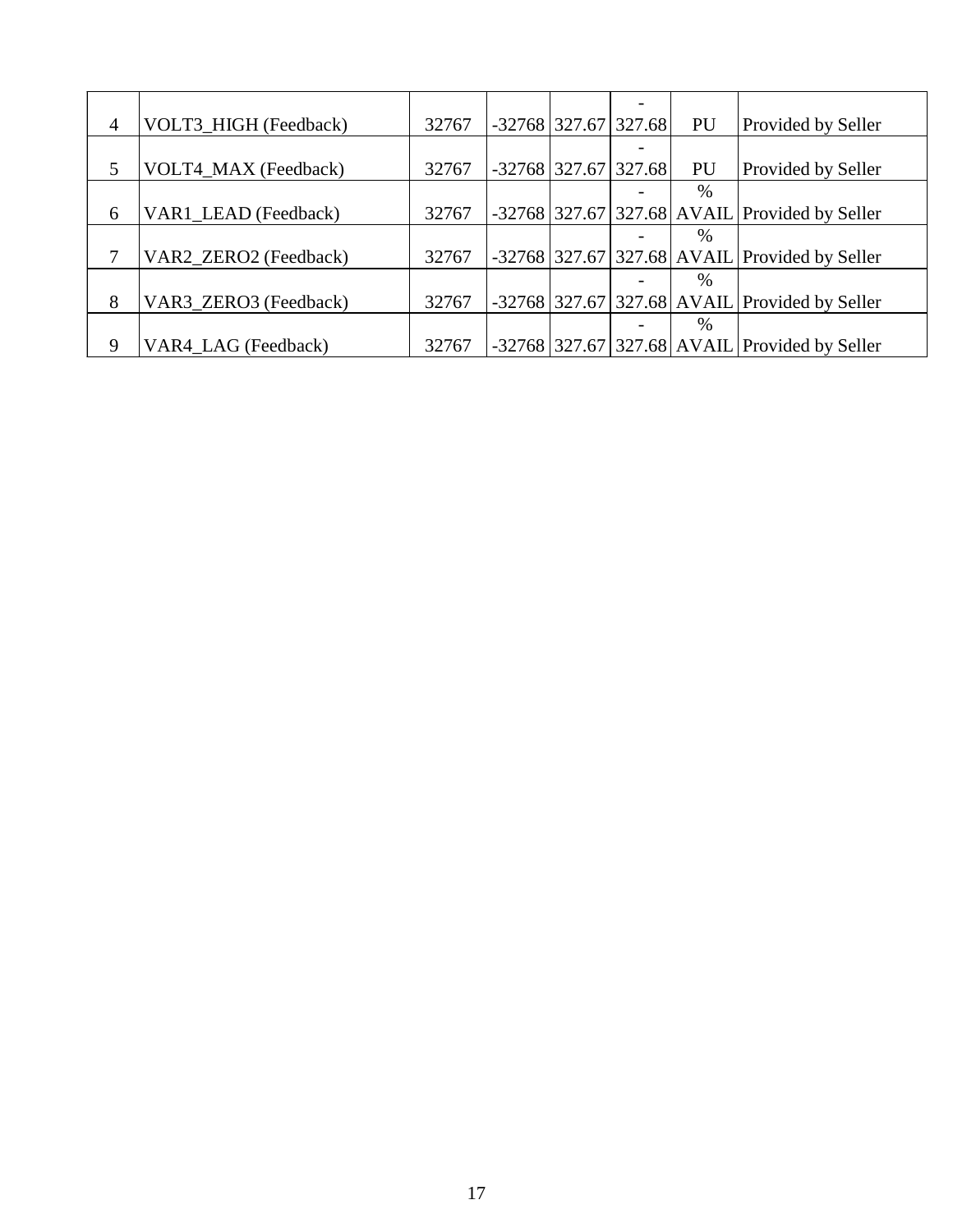## Appendix B

## IPC Survey Requirements

- $\Box$  Is the Grantor's Deed Instrument No. noted in the Exhibit 'A' Legal Description or Exhibit 'B' Survey Map?
- Are the Section, Township, Range, and County information clearly stated on the Exhibits?
- $\Box$ Is the Basis of Bearings between found monuments called out and noted on the Exhibits?
- Are the Point of Commencement, Point of Beginning and or Point of Terminus shown on the Exhibits?
- $\Box$ Do all lines have a bearing and distance associated with them on the Exhibits?
- All lines need bounding calls to Grantor's ownership lines, Rights-of-Way, etc. in Exhibit A.
- $\Box$  Are the Subdivision names, lot & block, and streets labeled on the Exhibit B?
- $\Box$ Are any existing Utility Easements adjoining this Easement called out and shown on the Exhibits?
- $\Box$ Is the map scale noted and is there a North arrow shown on the Exhibit B?
- $\Box$ On a strip easement is the width given and does it call to form a closed figure in the Exhibit A?

 $\Box$  Does the Parcel description close?

Are the reference surveys of record or CP&Fs used to prepare the easement called out and shown on the Exhibits?

<sup>A</sup> Professional Land Surveyor or Engineer in responsible charge must stamp, sign and date the exhibits for submission.

A copy of the current Deed of Record for the Grantor is needed for submission.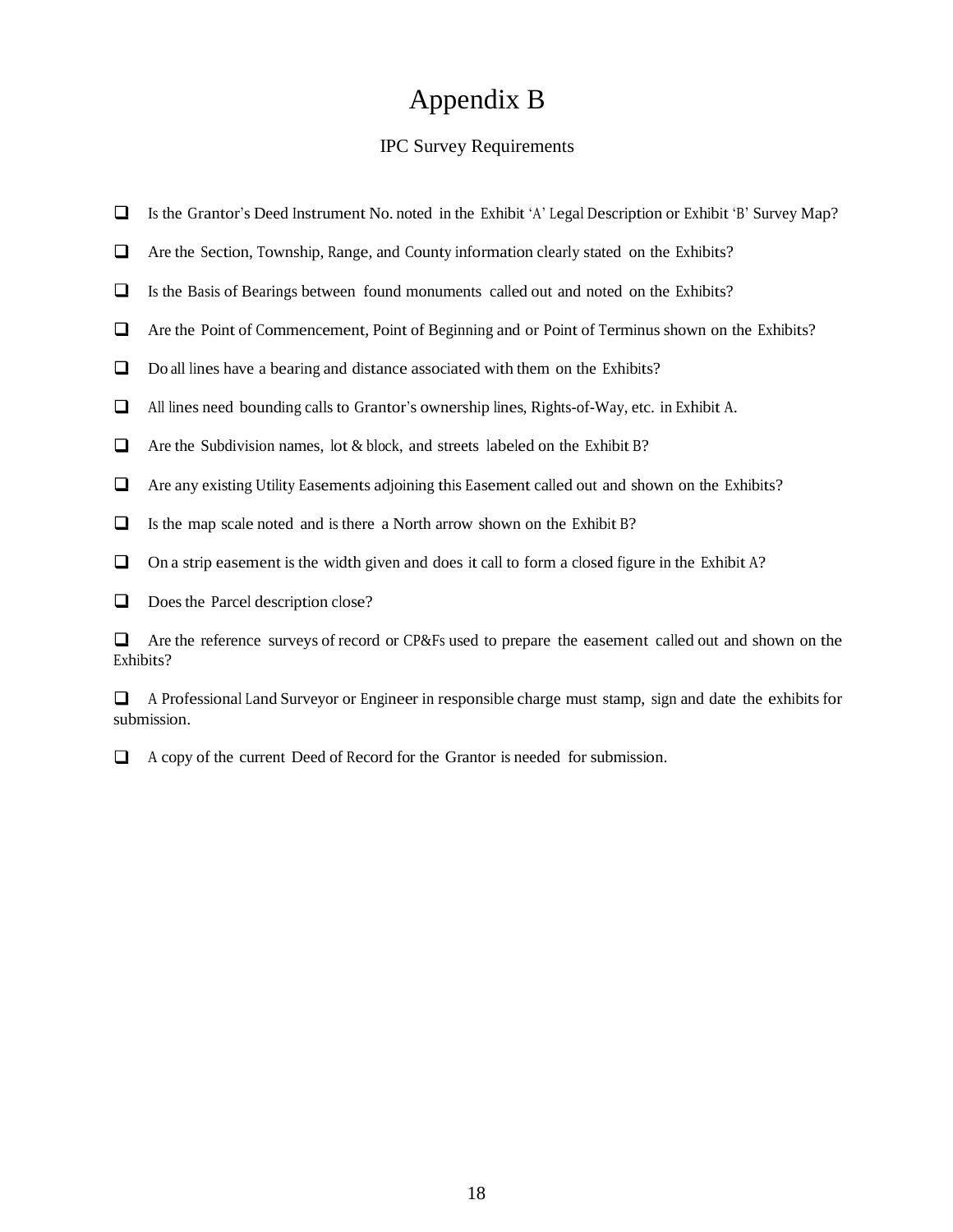# Appendix C

Idaho Power Company – Corporate Real Estate Department Easement Parcel Acquisition Requirements for Developers

Idaho Power Company Corporate Real Estate Department Requirements of Developers for Interconnection Facility for Development of Idaho Power Company Interconnection Facilities

Required steps and/or documents:

- 1. Project Map/Site Plan. A 90% complete informational map or site plan of the Project Property with locations of all easements to be released, new easements proposed for both Seller and IPC, existing IPC lines to be crossed by Seller's facilities, Seller's lease and easement areas (if any), access roads, and any other features or elements requested to be included by IPC to facilitate review and processing of the project documents.
- 2. Surveyed Legal Descriptions and Maps. Written legal description and map for each Land Transaction Document, stamped and signed by a licensed surveyor. Each legal description and map are to be submitted to and approved by IPC's surveyor. See IPC survey requirements in Appendix B, attached hereto and made a part hereof.
- 3. Right of Entry Agreement. A Right-of-Entry Agreement will allow Idaho Power to conduct necessary due diligence studies and review of the property and substation lands to determine feasibility for development. This document is required to be signed by the underlying property owner prior to Idaho Power entry onto the owner's lands for testing, surveying, etc. and will allow the preliminary stages of project development to commence pending completion of the transfer of substation lands to Idaho Power.
- 4. Purchase and Sale Agreement Substation Easement Access Easement Power Line Easements. Idaho Power requires the following easements from the underlying property owner for our interconnection facilities: (1) substation easement, (2) access easement (for access to the substation) and (3) transmission and distribution line easements. Corporate Real Estate will enter into a purchase and sale agreement with the underlying property owner to provide for the grant of the easements to Idaho Power.
- 5. Title Commitment. Idaho Power requires that Developer ensure the substation, access, and power line easement lands are free from any encumbrances to title. To meet this requirement, a Title Commitment with A.L.T.A. extended coverage owner's policy in Idaho Power's name is required. All exceptions to title insurance need to be provided with the Title Commitment for Idaho Power review. Upon receipt, Corporate Real Estate will review all exceptions and will advise of any necessary follow-up actions. Importantly, Idaho Power requires a form of ownership that is free and clear from all encumbrances.
- 6. Title Insurance. Title report and American Land Title Association (A.L.T.A.) extended owners' pro forma policy of title insurance for the amount of the value of the Interconnection Facility Easement and access easement areas. Seller shall provide proof and information to establish the value of the easement or property to be insured. IPC will review the title policy pro forma and will advise of any necessary title mitigation measures to ensure clear and unencumbered title to